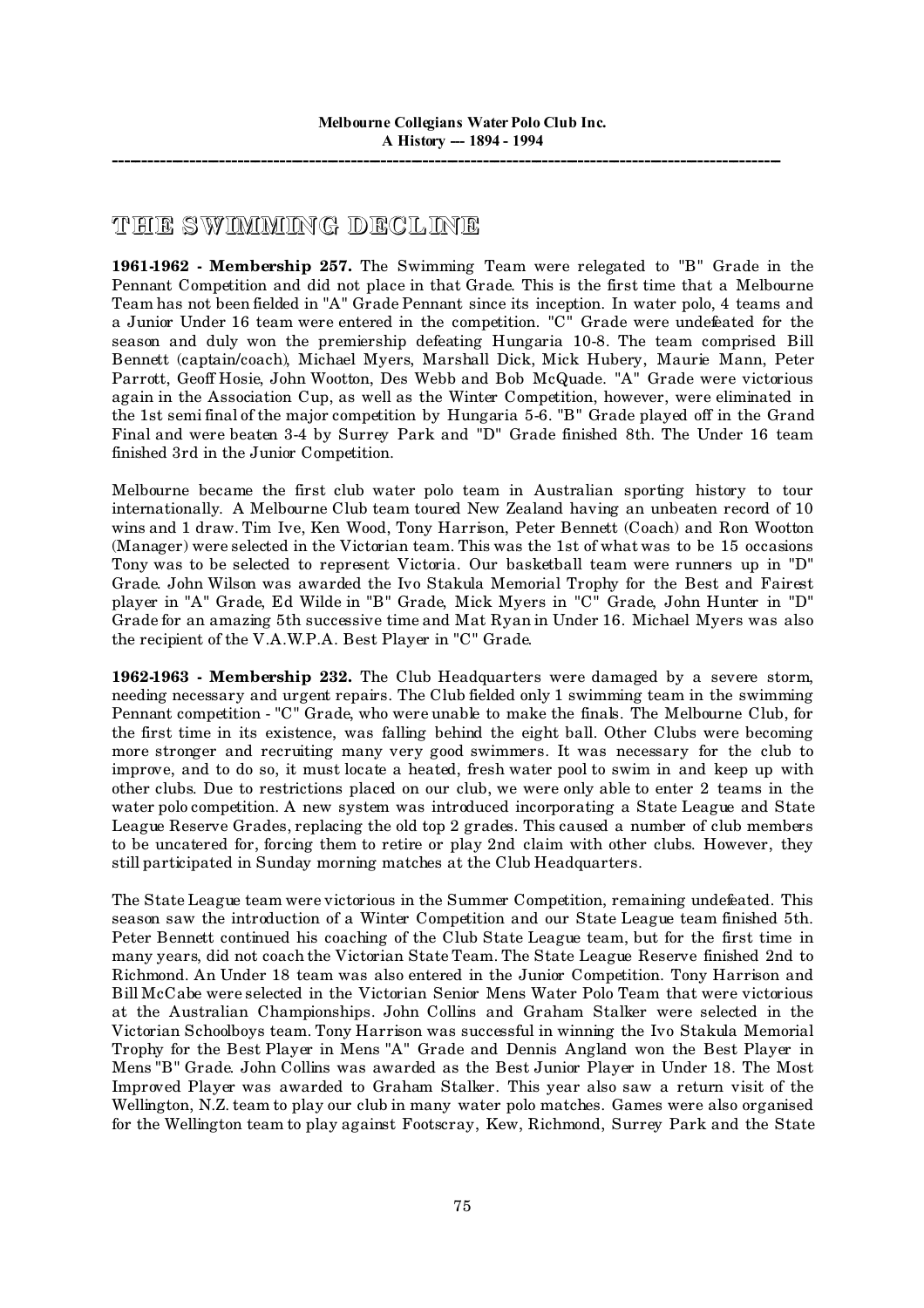Squad. The team comprising Tim Ive (Capt.), Geoff Hosie, Ron Wootton, Des Webb, Pat Killen, G. Howard and Bruce Richardson were the recipients of the H.A. Bennett Memorial Shield for the best intra club water polo team playing in the Sunday morning competition. Tony Harrison was again awarded the Open Club Swimming Champion.

**1963-1964 - Membership 218.** For the second year running, the Club Headquarters were again damaged by a severe storm and the premises were unable to be used for aquatic sports by our Club for some months.

It was unfortunate and alarming to have, for the first time ever, no entry from a club member in the Victorian Swimming Championships. The swimming section of the Club was declining rapidly, however, the water polo section was growing in strength each year. The Junior Men (U/18) were victorious in winning the junior water polo premiership, defeating Footscray 4-3. 3 teams were entered in the Water Polo Competition, with all teams playing in the finals, however, no team was able to notch a premiership. The grading system reverted to the old style with the "A" Grade team being eliminated in the Preliminary Final by Richmond 3-6. The "B" Grade were beaten in the Grand Final by Richmond 3-5 and the "C" Grade team, after finishing on top of the ladder, were defeated in the Grand Final, again by Richmond, 9-14. Tony Harrison and Bill McCabe were selected in Victorian Senior Mens Water Polo Team and were reserves for the Australian Olympic Team to play in Tokyo. Robert "Bardy" Dale was selected in the Victorian Colts Team and John Collins, Mat Ryan, Peter Capp and Graham Stalker were members of the Victorian Schoolboys team.

John Wilson was awarded the Ivo Stakula Memorial Trophy for the Best Player in Mens "A" Grade; the third time he has taken out this award. Doug Mew won the Best Player in Mens "B" Grade, Michael Myers the Best Player in Mens "C" Grade and P. Capp the Best Junior Player in Under 18. Doug Mew was also the recipient of the V.A.W.P.A. Best Player for the "B" Grade. Peter Bennett relinquished the position of senior water polo coach of the Melbourne Swimming Club, after a continuous period of 16 years as an "A" Grade player, Captain and Coach. Bill McCabe took over the position of Senior Coach. The Otters team, comprising Ken Wood, Bill McCabe, John Foster, John Collins, Jack Harrison, Marshall Dick and John Wootton were the winners of the H.A. Bennett Shield for the Intra Club Water polo Competition. Tony Harrison was again dominant in the Open Club Championships winning the 110 yrds and 440 yrds freestyle, 110 yrds butterfly, 110 yrds backstroke and the 440 yrds medley.

**1964-1965 - Membership 201.** The Club entered a team in the Inter Club Pennant competition in "E" Grade, however, was forced to withdraw this team during the competition due to lack of swimmers. 3 teams were entered in the water polo competition with all teams making the finals. However, no premierships were obtained. It was apparent that a major recruiting drive was to eventuate to lift both the swimming and water polo sections of the club. In addition, intensive training programs were needed to enhance the skills and stamina of both the swimmers and water polo players - young and old. In water polo, the "A" Grade were beaten in the Grand Final by Richmond 3-4. "B" Grade were eliminated in the 1st semi final by Northcote 4-5, and "C" Grade were also eliminated in the 1st semi final by Richmond 2-3. "B" Grade were joint premiers with Sandringham in the Winter Competition. Tony Harrison (Vice Captain) and Tim Ive were selected in Victorian Senior Mens State Water Polo Team that remained undefeated in the National Championships Competition.

Ken Wood took out the Ivo Stakula Memorial Trophy for the Best Player in Mens "A" Grade,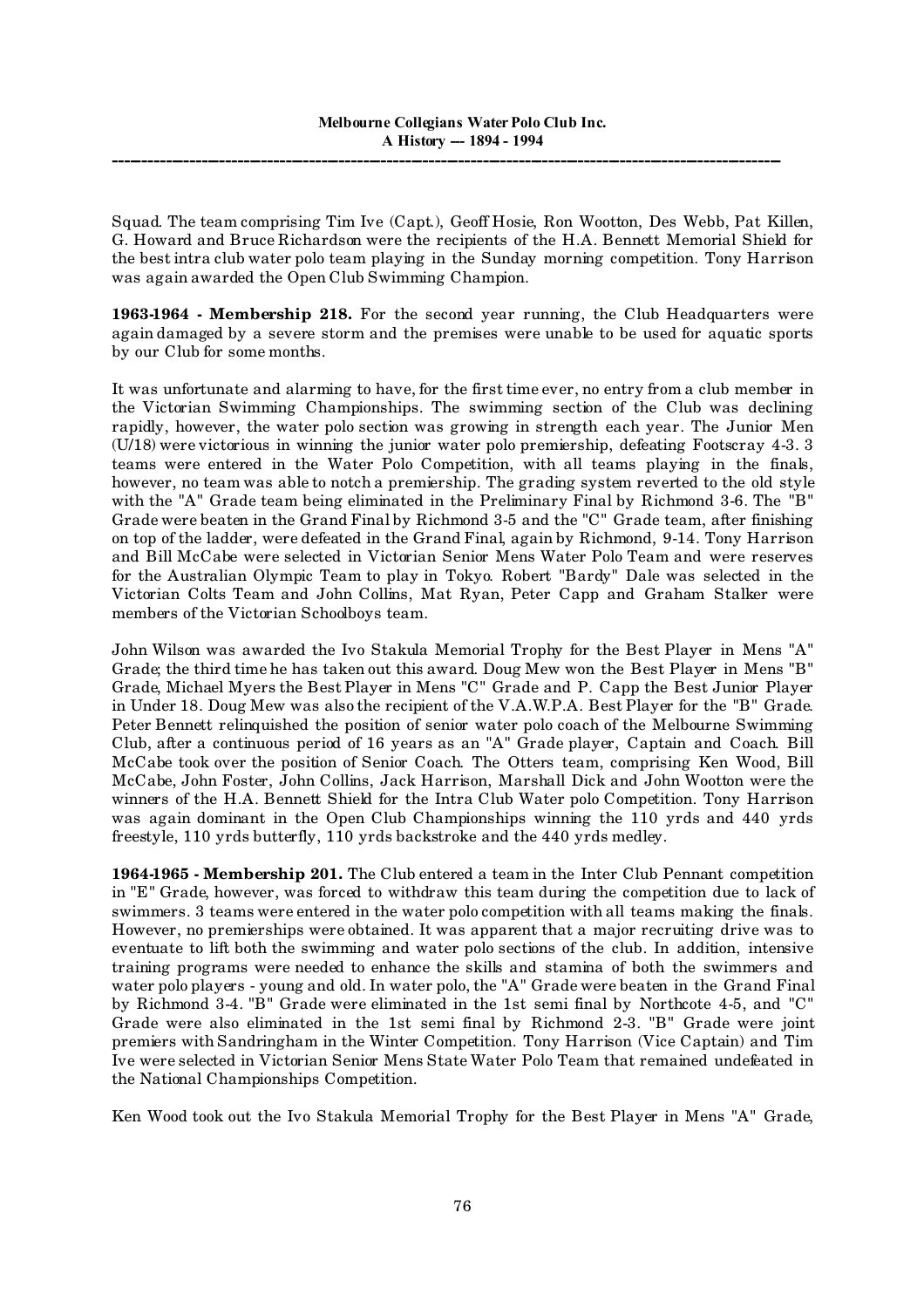Andre Gati won Mens "B" Grade and Ron Wilson won the Mens "C" Grade Best Player award. Les Phillips was awarded Life membership of the V.A.W.P.A. for outstanding service to water polo. The H.A. Bennett Memorial Shield was again contested on Sunday mornings, with the Otters, comprising Bill McCabe, Tony Harrison, Doug Mew, Max Feldman, John Foster, John Wootton and Ian Hall, successful for the 2nd consecutive year. A very successful social season was staged, with many events organised gaining much support and making a profit for the club. Ken Wood won the 110 yrds and 440 yrds freestyle Club Championships with Tony Harrison winning the 110 yrds Butterfly, 110 yrds Backstroke and the 880 yrds Freestyle Club Championships. Dennis Angland won the Open Aggregate swimming title, Robert "Bardy" Dale was equal 2nd with Allan Box and Hans Fickler 3rd.

**1965-1966 - Membership 193.** The serious training programs for the senior and junior swimmers and water polo players mentioned last year eventuated and paid immediate dividends with a swimming premiership and 2 water polo premierships. The Club entered a team in the Friday night Inter Club Pennant Competition in "J" Grade under the guidance of Vice Captain, John Wootton. The team remained undefeated for the entire competition and won the finals by 10 points from Ashburton 108 to 98, with Caulfield Grammar 3rd with 76 and Dandenong 4th with 25 points. The winning pennant team comprised: Juniors - J. Lawrence, M. Lawrence, Peter Carson, S. Trott, B. Showniruk, I. McLean, John Grant, Peter Grant, S. Crerar, P. Cox; and Seniors - Tony Harrison, Jack Harrison, Graham Steinfort, Robert Dale, Andre Gati, Hans Fickler, Ken Wood, Tim Ive, Dennis Angland and John Wootton (Captain). The Open and Under 12 relay teams remained undefeated for the entire competition. However, the club was now the only "salt water" club in Victoria and desperately needed a still water pool to train and compete in. In water polo, 3 teams were entered with "A" Grade defeated in the Grand Final 3-6 by Richmond. The "A" Grade team comprised Bill McCabe (Capt/Coach), John Wilson (Vice Capt), Tim Ive, Ken Wood, Tony Harrison, Jack Harrison, Hans Fickler, Graham Stalker and Ian Ward. "B" Grade were premiers in both the Winter and Summer Competitions, defeating Footscray 5-3 in the Grand Final of the Summer Competition. This team comprised Graham Steinfort (Capt/Coach), Dennis Angland, Doug Mew, Ian Hall, Marshall Dick, Andre Gati, Ron Wootton, Robert Dale, Brian Capp and Geoff Hosie. The "C" Grade ran out premiers in the Summer competition defeating Essendon 5-4. This team comprised Michael Myers, Graham Bennett (Capt/Coach), Ron Wilson, Max Feldman, John Wootton, Kim Luff, Ian McCandlish, Robert McQuade, Allan Box and Ron Bead. George Daniel, representing Old Wesley Collegians, was voted the V.A.W.P.A. Best Player in Mens "C" Grade. Tony Harrison and Tim Ive were selected to represent Victoria at the National Water Polo Championships, who remained undefeated for the Championships. Ken Wood won the Ivo Stakula Memorial Trophy for the Best Player in Mens "A" Grade for the 2nd successive year, Ian Hall won Mens "B" Grade and Graham Bennett won Mens "C" Grade. Tony Harrison was successful in winning the 110 yrds freestyle, 440 yrds freestyle, 880 yrds freestyle, 110 yrds butterfly and 440 medley Club Championships. Peter Carson won every under 12 and under 14 club championship event, numbering 10 in total.

**1966-1967 - Membership 185.** In the Inter Club Pennant Competition, the club was promoted 2 grades and competed in "H" Grade, only to be beaten in the finals by the very strong North Balwyn team. The future for Club swimming did not look promising with no new members coming to the Club. In water polo however, 3 teams were again entered with 2 premierships and a Runners Up. The Club returned to it's true position of the "Premier Club of Victorian Water Polo" and took out the premierships in "A" Grade and "B" Grade in the Summer Competition and were Runners Up in "C" Grade. "A" Grade defeated Richmond 8-6 and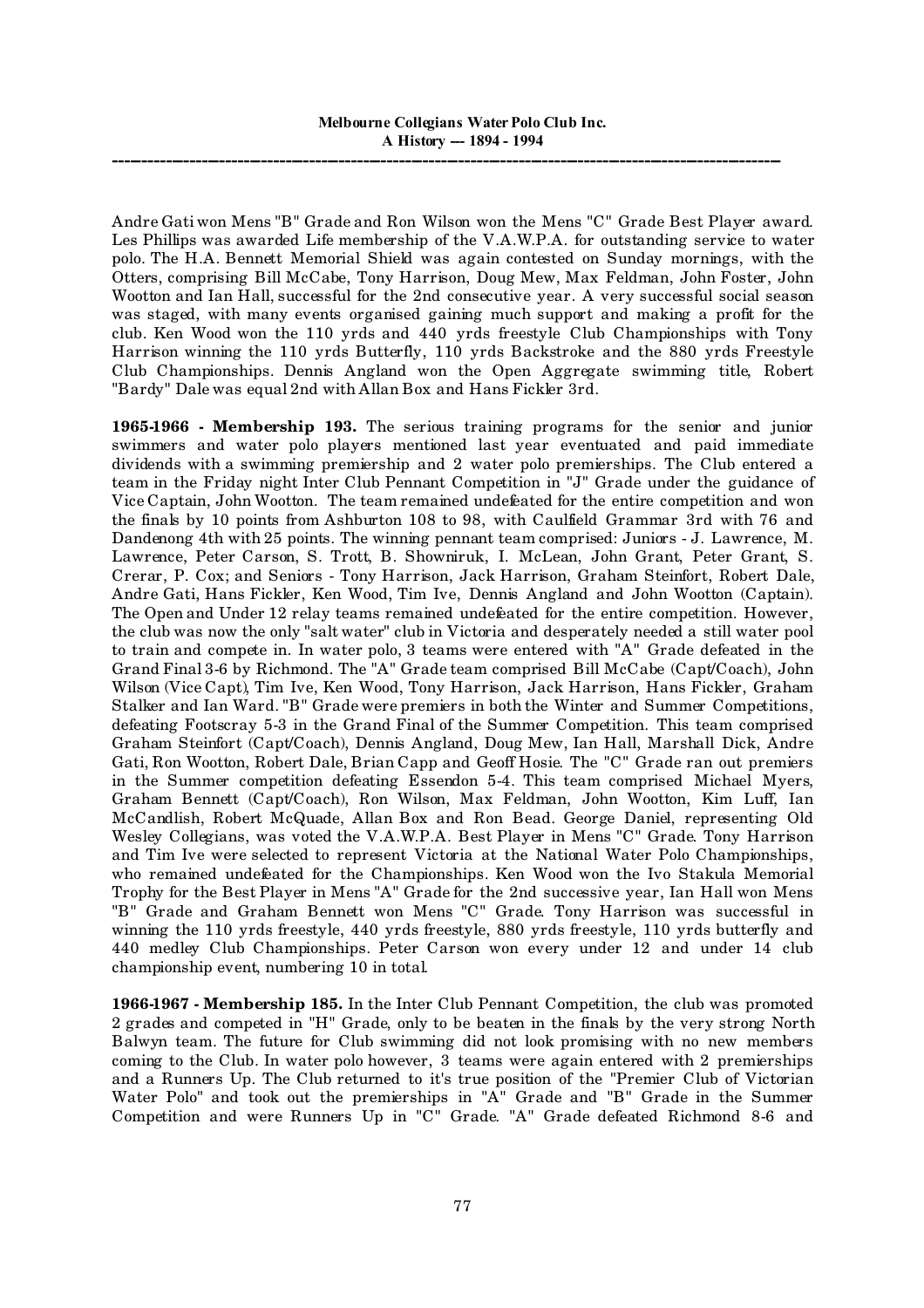comprised John Wilson (Captain), Tim Ive, Tony Harrison, Graham Stalker, Ian Ward, Dennis Angland, Robert Dale, Ron Beed with Bill McCabe coach. "B" Grade defeated Kew 5-4 and comprised Bill McCabe (Capt/Coach), Graham Steinfort, Doug Mew, Ian Hall, Marshall Dick, Andre Gati, Hans Fickler, K. Luff and Ian McCandlish. The "C" Grade team were defeated in the Grand Final 6-7 by Power House. "B" Grade were again premiers in the Winter Competition. Tony Harrison, Dennis Angland and Tim Ive were selected in the Victorian Senior Mens Team that won the Australian Championships with Tony Harrison gaining selection in the Australian Water Polo team touring Europe; the Club's first "International" since 1956. He was the recipient of the V.A.W.P.A. Best Player award for Mens "A" Grade and also won the Ivo Stakula Memorial Trophy for the Club Best Player in Mens "A" Grade; an outstanding season. Ian Hall won the "B" Grade Best Player and Graeme Bennett won the "C" Grade Best Player. Robert Dale was successful in winning the 220 yrds freestyle, 440 yrds freestyle and 220 yrds breastroke Club Championships with Dennis Angland winning the 110 yrds championship. Club member Mr A.W. "Sprint" Walker was awarded an O.B.E. in the New Years Honours List for his services to Surf Life Saving. Helen Wilson, John's wife, took on the role of Social Convenor of the Club, a position she was to hold until 1980. Many "social gatherings" were organised over the years and lots of money was raised, however, the most "infamous" functions were the parties held at "Willows" after every Grand Final. This tradition was to last to the late 1980's with many parties going all night and most of the next day.

**1967-1968 - Membership 183.** The Pennant swimming team struggled in "F" Grade and although made the finals, could only register a token performance. It was alarming to record very few junior members and for the first time, a major decline in swimming events conducted by the Club. So much so, that the situation was reached where the Club Championships and Club Aggregate events were forced to be cancelled due to insufficient competitors. However, the water polo section again dominated the successes of the Club with 3 teams entered resulting in 1 Premiership, 1 Runners Up and 1 third. "B" Grade were premiers again in the Winter and Summer Competitions for the third successive time in each competition and defeating Richmond 5-4 in the Summer Competition. This team comprised Ian Hall (Capt/Coach), Graham Steinfort, Doug Mew, Marshall Dick, Andre Gati, Hans Fickler, Kim Luff and Ian McCandlish. The "A" Grade were easily defeated in the Grand Final by Richmond 3-11 and "C" Grade were eliminated in the Preliminary Final by Pascoe Vale 4-7. Ian Hall was awarded the V.A.W.P.A. Best Player in Mens "B" Grade. Tony Harrison, Dennis Angland and Graham Stalker were selected in the Victorian Senior Mens State Team that again were victorious and remained Australian Champions. Tony Harrison was selected in the Australian Olympic Team to play in Mexico, however, was unfortunate to have the team forced to withdrawer. Tony Harrison took out the Ivo Stakula Memorial Trophy for the Best Player in Mens "A" Grade for the 2nd successive year, Ian Hall won Mens "B" Grade for the 3rd successive year and John Wootton was awarded the Best Player in Mens C Grade.

In the 1967/68 Annual Report, the President A.V. Jennings, posed 3 questions to the members:-

- Competitively, is the Club to become a water polo club only?; or
- Is the Club to devaluate into purely and simply a Social Club?; or

- Are we going to endeavour to take up again the true role of a Swimming Club and participate in as much swimming activity as is possible?

The answers to these questions layed with the membership, however, it was pushed to vote affirmative to the last question. Nevertheless, with the lack of junior members and active senior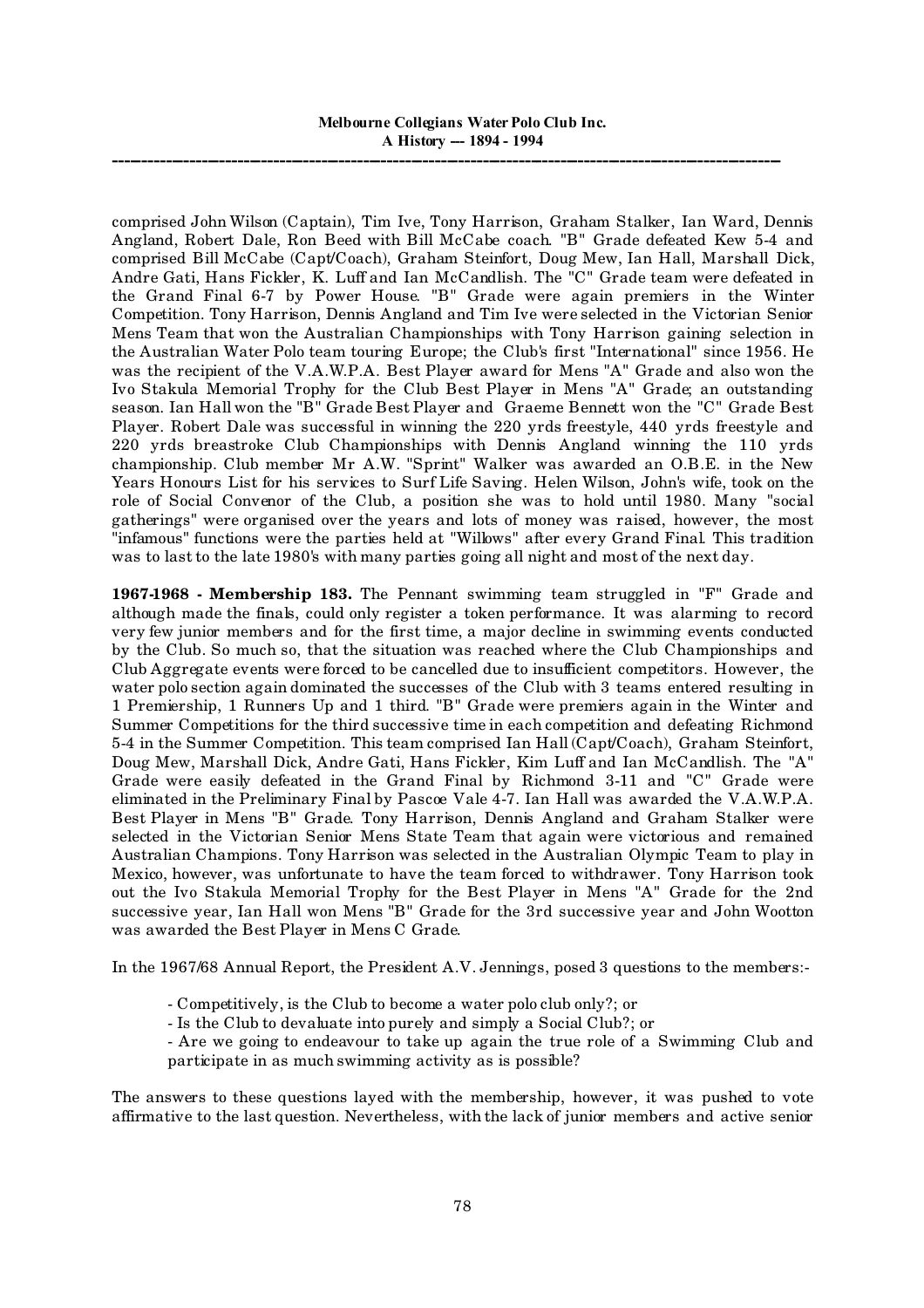members and the imminent retirement of a number of senior water polo players with no junior players to take their places, the future did not look bright.

**1968-1969 - Membership 209.** This year saw the 75th year of the Club. An improvement was made on last year with the holding of the Club Championships (said to be the most successful for many years) and an increase of membership, particularly juniors. However, no pennant swimming team was entered this year and another problem emerged - this time outside the water with an obvious lack of keen middle level administrators. A plea was made for all members to aid the club in recruiting junior members. Bill Atkinson was appointed official club swimming coach and this proved to be very successful. In water polo, 4 teams were entered with all teams playing in Grand Finals. However, "C" Grade was the only team that could take out the premiership in the Summer Competition. After 5 periods of extra time, they defeated Footscray. This team comprised Marshall Dick, Ed. J. Wilde, Ron Wilson, Mick Hubery, D. Stockton, Geoff Hosie, Ian McCandlish, V. McCandlish, M. Mann, Graham Bennett and G. Edwards. The "A" Grade team were defeated in the Grand Final 4-6 by Richmond, and this team comprised John Wilson (Capt/Coach), Tony Harrison, Dennis Angland, Ken Wood, Robert Dale, Ian Hall, Graham Stalker, Ron Beed and Hans Fickler. The "B" Grade team were also defeated in the Grand Final by Richmond and comprised Jack Harrison (Capt/Coach), Ron Wootton, John Wootton, Tim Ive, Bruce Morgan, Kim Luff, Andre Gati and Doug Mew. Graham Stalker, Dennis Angland and Tony Harrison (Vice Captain) were selected in the Victorian Senior Mens State Water Polo Team. Graham Stalker won the Ivo Stakula Memorial Trophy for the Best Player in "A" Grade, Tim Ive won the Best Player in "B" Grade, Mick Hubery won the Best Player in "C" Grade and Doug Jennings was awarded the Best Player in "D" Grade. A complete side of junior water polo players was gained through the efforts of John Wootton. The team was entered in "D" Grade with 90% of this team playing their first season of water polo. This is remarkable considering the team made it to the Grand Final, however were defeated by Footscray. This team comprised:- Doug Jennings, R. Donnis, R. Arthur, Dale Emerson, Scott Emerson, B. Morrison, Marshall Oppy, J. Salkeld, D. Dodd, J. Dickson and Robert McQuade. The President of the Club, Sir A.V. Jennings K.B.E., was knighted during the year.

**1969-1970 - Membership 185.** Although membership declined, the Club showed improvement in all aspects compared to the pessimistic note which the club finished 2 years ago. The Club administration improved, there was an obvious influx of junior players in the water polo teams and the swimmers put in a good performance finishing Runners Up in the Inter Club Pennant Competition. The Club Swimming Championships were held at the Richmond Pool and the attendance and race entries was the highest for some years. For the first time in many years, the Club had a representative in a final of the Victorian Championships. Greville Hay competed in the final of the Open 100 metres Breastroke and put in a fine performance. Jim Milne also put in a very fine performance in the Junior 100m Breastroke. Kelvin Carmody, under the strict coaching of ex diving champion Dave Norris, was successful in winning the Victorian Championship and went on to be 4th at the Australian Championships. Winter gym preparation was introduced by Coach Bill Atkinson for the Club swimming squad. However, on a sour note, there was a drop off in attendances on Sunday mornings at the Club rooms for club swimming events and water polo matches.

In Water polo, 4 teams were entered with 3 teams playing in the finals. This was a good result as the Club had started to re-build and coach young players for future teams. "A" Grade, coached for the first time by Ron Wootton, were defeated in the Grand Final by arch-rivals Richmond 5-8, "B" Grade, coached by Jack Harrison, were also defeated in the Grand Final by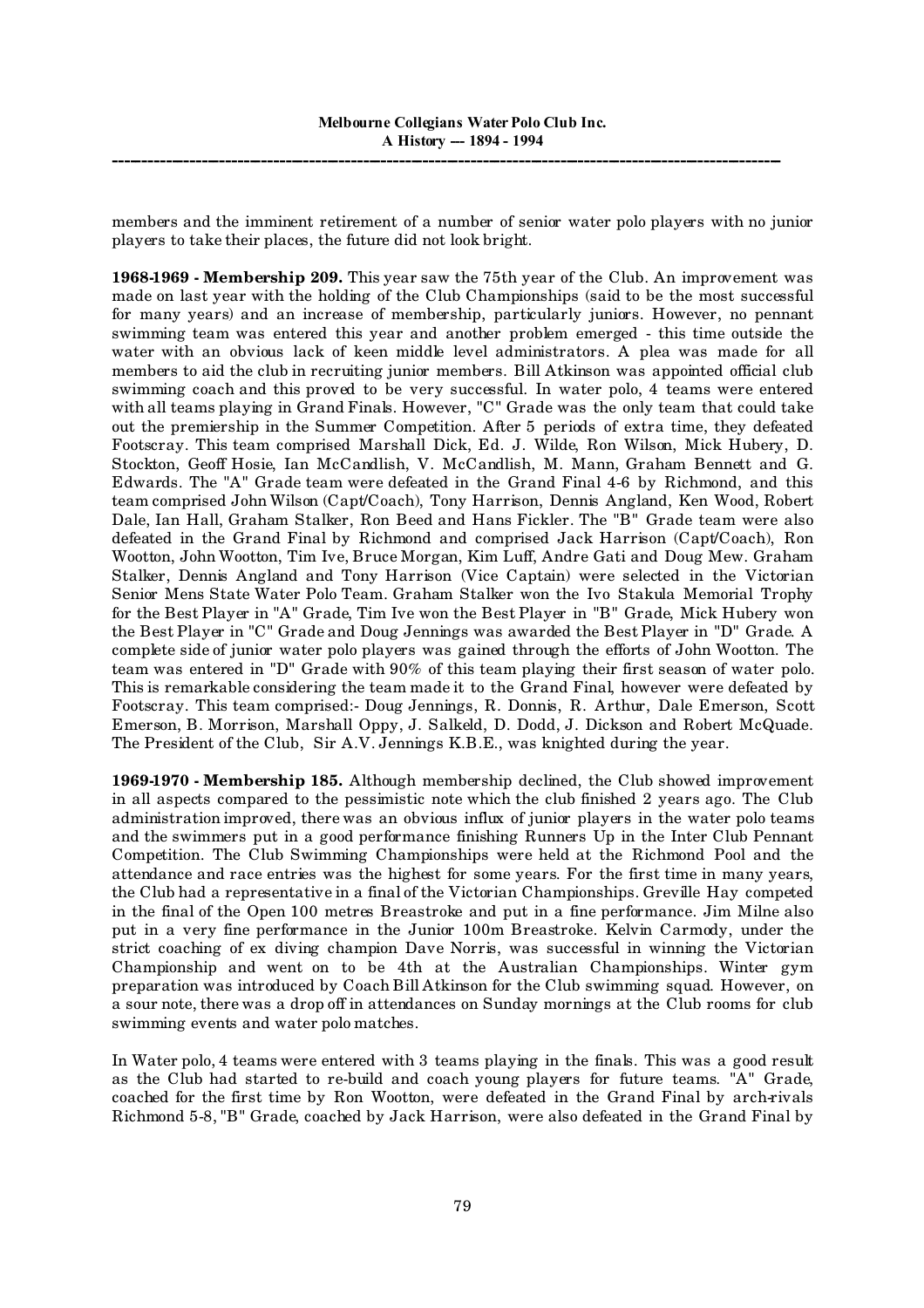Richmond 6-8 after playing extra time, "C" Grade, coached by Mick Hubery, finished 5th and "D" Grade, coached by John Wootton were eliminated in the 1st Semi Final 0-4 by Nunawading. The "A" Grade team were however premiers in the Winter Competition with "B" Grade finishing 3rd. Dennis Angland, Graham Stalker, Robert Dale and Tony Harrison were selected in the Victorian Senior Mens State Team. Brian Dennis, Marshall Oppy, Scott Emerson and I. Mumme were selected in the Victorian Schoolboy team and John Wilson was promoted to an Australian water polo referee, a position he was to hold until 1993.

Dennis Angland was voted the Ivo Stakula Memorial Trophy winner for the Best Player in "A" Grade, Ian Hall won the Best Player in "B" Grade for the 4th time, Mick Hubery won the Best Player Trophy in "C" Grade for the 2nd successive year and Marshall Oppy was awarded the Best Player in "D" Grade. This was to be the last year that Club Best Player Trophies for water polo were awarded until 1982. Graham Stalker was appointed Club Captain and Scott Emerson was successful in winning the Under 16 100m backstroke Club Championship. In an effort to promote water polo within other clubs, the following club members coached other teams for the season: Tim Ive - University; Ian Hall - Brunswick; John Wilson - Colts; John Wootton - Trinity Grammar School and V.A.W.P.A. Schoolboy team; Robert Dale - Torquay and Graham Stalker - Haileybury College.

**1970-1971 - Membership 120.** Absolute devastation was felt by all members late in 1970. South Pacific (Formerly St. Kilda Baths) was sold to another company and despite our history and long tenure, we were thrown out of our headquarters and club rooms as the new owners had new plans for the establishment. Club trophies, photos, memorabilia and other Club property was piled up in a heap at the from entrance to South Pacific. Much unrepairable damage was caused to vast amounts of property, and what was salvaged was transported to various member's homes. The Club now had no official headquarters, and John Wilson's home address at 1 Tide St. Elwood became the new "registered" headquarters of the Melbourne Swimming Club. Training now had to be utilised by members at the City Baths, the Olympic Pool or the Richmond Baths.

Melbourne were successful in obtaining the Premiership in "H" Grade in the Inter Club Pennant Swimming Competition, however, there were no entries from the Club in the Victorian Swimming Championships. In water polo, 2 teams were entered in the Winter Competition with 4 teams entered in the Summer Competition. Both the "A" Grade and "B" Grade teams in the Winter Competition finished 6th. In the Summer Competition, the "A" Grade team were defeated in the Grand Final by Richmond 3-4. In "B" Grade, 2 teams were entered with both playing in the finals. The Melbourne BI team were defeated in the 1st semi final by University 3-5 and the Melbourne B2 team were defeated in the Preliminary Final also by University 2-3. The "D" Grade team finished 6th on the ladder. Rodney Woods joined the Club as a promising Schoolboy goal keeper who excelled representing Wesley College. Tony Harrison, Graham Stalker and Dennis Angland were selected in the Victorian Senior Mens State Team.

## **THE END OF A SWIMMING ERA**

**1971-1972 - Membership 56.** This season saw no record of a swimming team being entered in the V.A.S.A. Spring Pennant Competition and still no entries in the Victorian Swimming Championships. In the Winter Water Polo Competition, 2 teams were entered with the "A"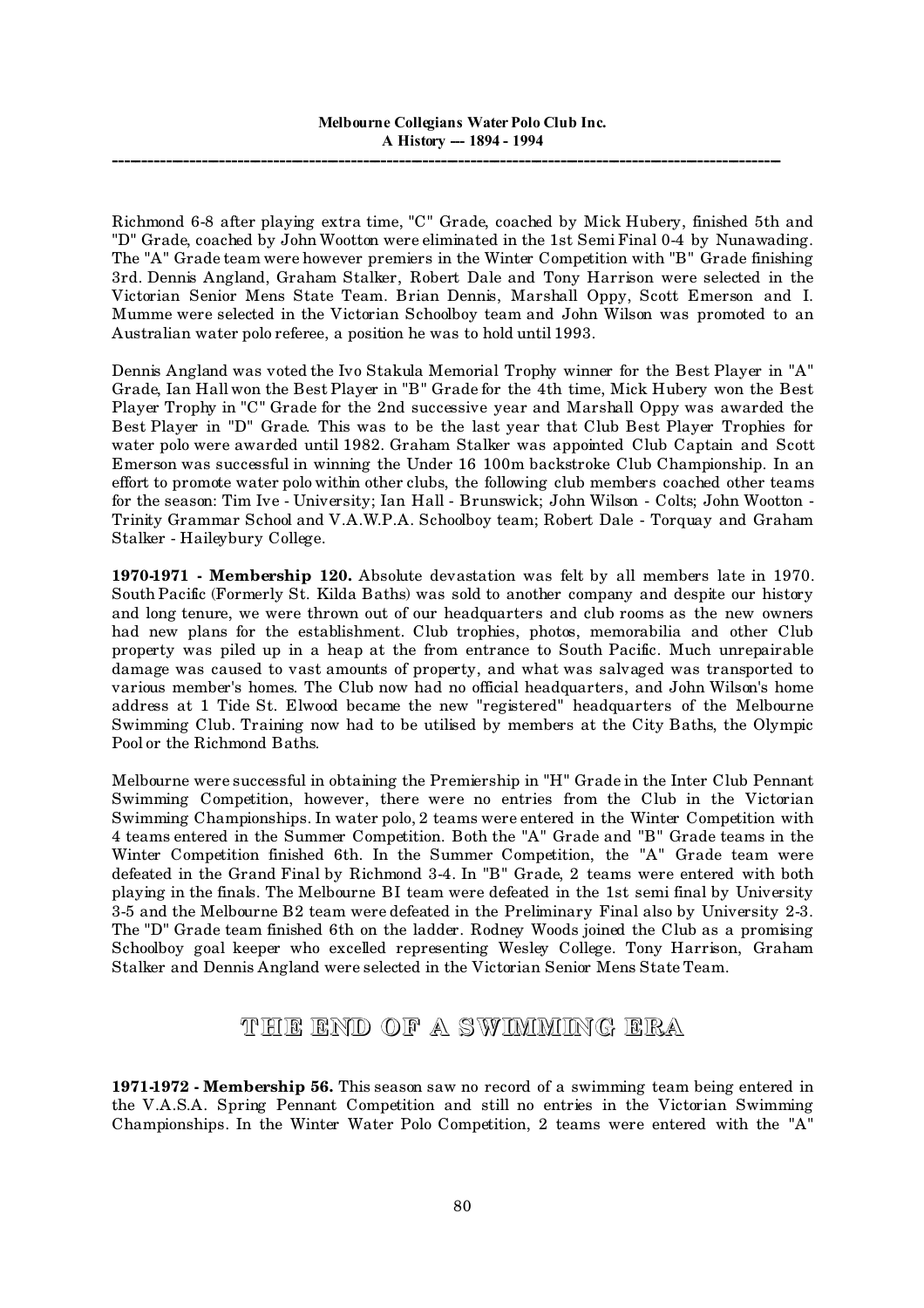Grade finishing 6th with 1 win from 7 games and the "B" Grade finishing 7th with 2 wins and a draw out of 7 games. In the Summer Competition, the "A" Grade team were again defeated by the Richmond Club, 4-7 in the Grand Final and the "B" Grade team finished 5th. The Moomba Cup was conducted with the "A" Grade team finishing 6th and the "B" Grade team finished 8th. Ron Wootton was selected as the Australian Olympic Water Polo team coach to compete in Munich. Graham Stalker, Tony Harrison and Dennis Angland were selected in the Victorian Senior Mens State Team, which won the Australian Championships. Rod Woods (Capt.), Scott Emerson and Ron Grey gained selection in the Junior Mens Colts Team.

**1972-1973 - Membership 32.** Membership was declining rapidly and only water polo players remained with the Club and even water polo was losing popularity. No teams were entered in the V.A.S.A. Pennant Competition. It was becoming evident that the only way to keep the Club surviving was through water polo. No teams were entered in the Winter water polo Competition and only 2 teams were entered in the Summer Competition. The "A" Grade team finished on top of the ladder after the home and away matches with nil defeats, but were defeated in the Grand Final by Richmond 3-7. The "B" Grade team were also defeated in the Grand Final by Richmond 3-4. Wesley Collegians, consisting of 43 members, entered 2 water polo teams finishing 3rd in "B" Grade and 7th in "C" Grade in the Winter Competition and finishing 5th in "B" Grade, 8th in "D" Grade and were defeated in the 1st Semi Final by Essendon 3-5 in "E" Grade in the Summer Competition. Melbourne "A" Grade water polo team was successful in winning the Moomba Cup defeating Footscray 11-8. In "B" Grade, Melbourne finished 5th and Wesley were defeated by Power House 4-10 for 3rd position. Dennis Angland and Tony Harrison were selected in Victorian Senior Mens Team with Tony appointed Vice Captain. Ron Wootton (Coach) and Tony Harrison were selected in Australian Water Polo team.

**1973-1974 - Membership 31 and Wesley 35.** Still no swimming teams entered in the Pennant Competition. In the Winter water polo Competition, 2 teams were entered with the "A" Grade team finishing 7th with 1 win from 7 matches and the "B" Grade team finishing 3rd with 3 wins from 7 matches. Wesley Collegians entered a team in "C" Grade finishing 2nd with 5 wins from 7 matches and in "E" Grade finished 5th with 3 wins from 7 matches. In the Summer Competition, the Melbourne "A" Grade team were eliminated in the Preliminary Final by Richmond 4-10 and "B" Grade were defeated in the Grand Final by Richmond 3-4. Wesley Collegians were defeated in the 1st Semi Final of "B" Grade by Power House 3-5 and finished 9th in "C" Grade. Ace water polo player Robert Edwards joined the Melbourne Swimming Club after transferring from Cheltenham, but still played with Cheltenham 2nd claim and leading that team to a premiership in "B" Grade. He was selected in the Junior Mens State Team together with Michael McNeill and Brett Crittenden. Rodney Woods and Tony Harrison were selected in the Victorian Senior Mens State Team, with Tony being appointed Vice Captain. Club President Sir A.V. Jennings had not been involved in the Club in any way or form for some years and his presidency was replaced with John Wilson, the 6th President of the Club.

**1974-1975 - Membership 31 and Wesley 35.** Rodney Woods, Buddy Portier, Robert Dale and Robert Edwards was selected in the Victorian Senior Mens team. Robert's selection was the first of what was to be 13 occasions. Mens "A" Grade, the only team entered, were premiers in the Winter Competition finishing on top of the ladder equal with Richmond on 6 wins each, but with a greater percentage +15 to +9. Wesley entered a team in Mens "B" Grade and finished 2nd and Mens "D" Grade finishing 4th. In the Summer Competition, the "A" Grade team were eliminated in preliminary final by University 2 goals to 3. In Mens "B" Grade, Wesley Collegians were premiers over Richmond 5 goals to 1 with Melbourne finishing 3rd.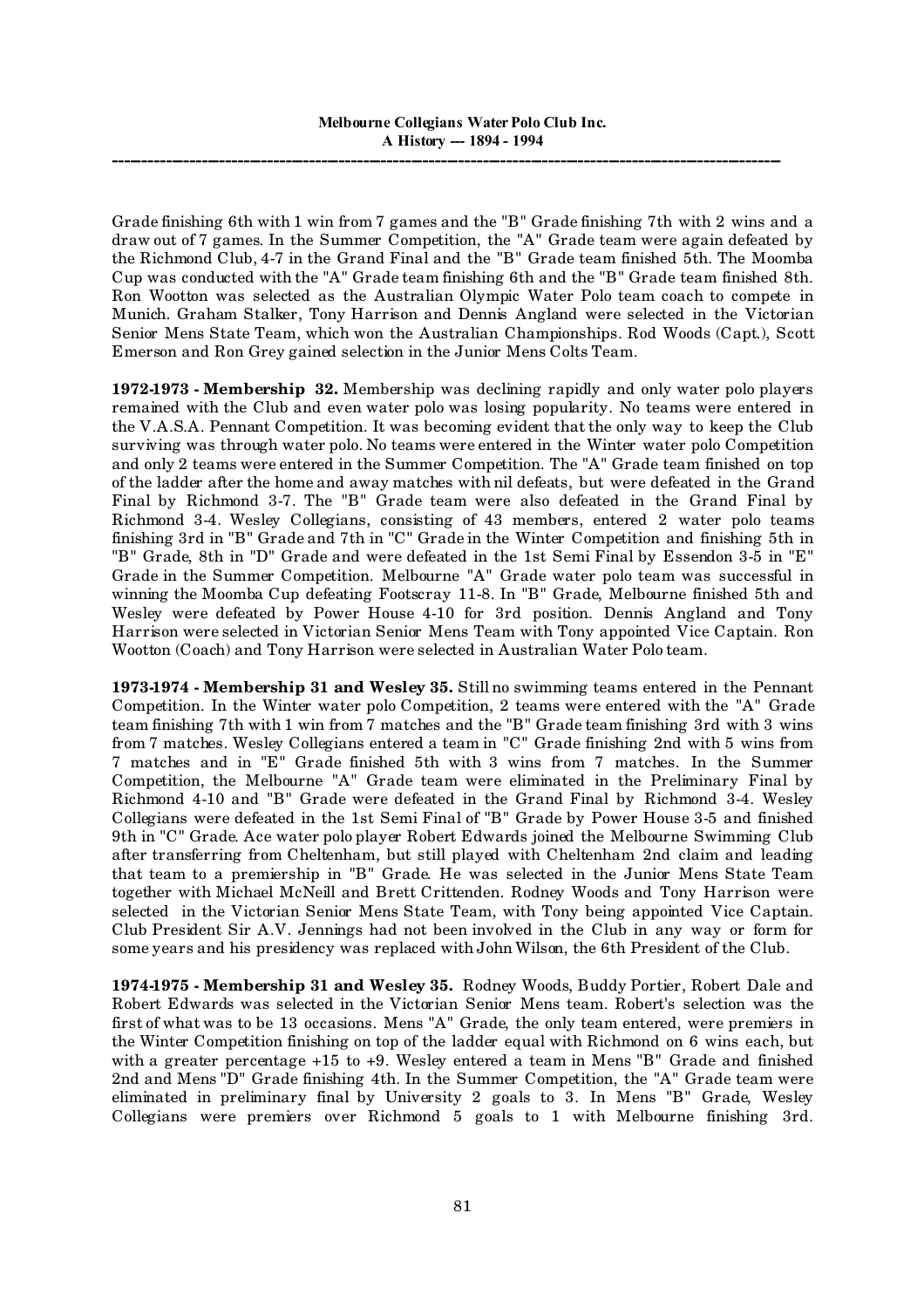Melbourne's "C" Grade were eliminated in the minor final by Wedge, 8 goals to 3. In "D" Grade, Wesley Collegians finished 8th on the ladder with 1 win for the season. Tony Harrison and Ron Wootton (Coach) selected in Australian Water Polo team. Richard Stubbs and Michael McNeill were selected in the Victorian Junior Mens Team. Richard went on to be infamous for his disk jockey and late night TV Show compare achievements.

**1975-1976 - Membership 32 and Wesley 31\*.** It was becoming an accepted fact that the Melbourne Swimming Club was now solely a water polo club. Mens "A" Grade took off "the double" recapturing the premiership that has eluded them for 9 years in the Summer Competition defeating Richmond 8-7 and also winning the Winter Competition premiership. The summer competition team comprised Ron Wootton (Coach), Rod Woods, Robert Edwards, Tony Harrison, Graham Stalker, Robert Dale, Ken Wood, Robert "Scrooge" Taylor, Michael Leonard, Scott Emerson and Brett Crittenden. However, Mens "B" Grade were defeated in the Grand Final by Richmond 4 goals to 5. Wesley also entered a team in the "A" Grade Winter Competition finishing 7th with 2 wins and were defeated in the Grand Final of Mens "D" Grade by Essendon 4-1. Our Junior Men (U/14) were also premiers. Rodney Woods, Robert Edwards, Mick Leonard and Tony Harrison were selected in the Senior Mens State Team with Rodney selected in the Australian Olympic Water Polo team as the goal keeper to compete at Montreal, Canada.

## **THE AMAL GAMAT ION**

**1976-1977 - Membership 64\* .** In the Winter Competition, Wesley Collegians and Melbourne both entered one team in Mens "A" Grade with Wesley finishing 6th and Melbourne finishing 7th. Wesley also entered a team in Mens "D" Grade finishing 7th. The notable occurrence of this year was after the conclusion of the Winter Competition, discussions occurred to consider the amalgamation of the nearly defunct Melbourne Swimming Club and the Wesley Collegians Water Polo Club to form the Melbourne Collegians Water Polo Club. People that were the main instigators of this memorable amalgamation were George Daniel from Old Wesley Collegians and Tony Harrison of Melbourne. Wesley had very young teams and had a feeder of young players through the Wesley School, however, lacked the experience of older players to be successful in "A" Grade and pass on the necessary skills and knowledge to the younger players. Melbourne had the older experienced players, however, had difficulty recruiting younger players. It was obvious that both Clubs needed each other to survive and the new Club would be solely a water polo club, letting the swimming section lapse. It was agreed to have the amalgamation on a trial basis for 2 years, but it was obvious that the merger would be successful. In a way, the amalgamation of the 2 Clubs was most fitting as many Melbourne Swimming Club members were once Wesley students, in particular Sir Frank Beaurepaire and all the Bennett family.

It was decided to take on the history of both clubs with John Wilson remaining the 6th President of the Club and Ken Wood taking up the position of Vice President, positions both still hold today. Tony Harrison took on the role of both Secretary and Treasurer and was also elected Captain of the Club. Vice Captain was Rod Woods and Ron Wootton was appointed Senior Coach. This season saw the newly formed Melbourne Collegians Water Polo Club entering 4 teams in the Summer Competition. However, nil premierships were obtained for the season.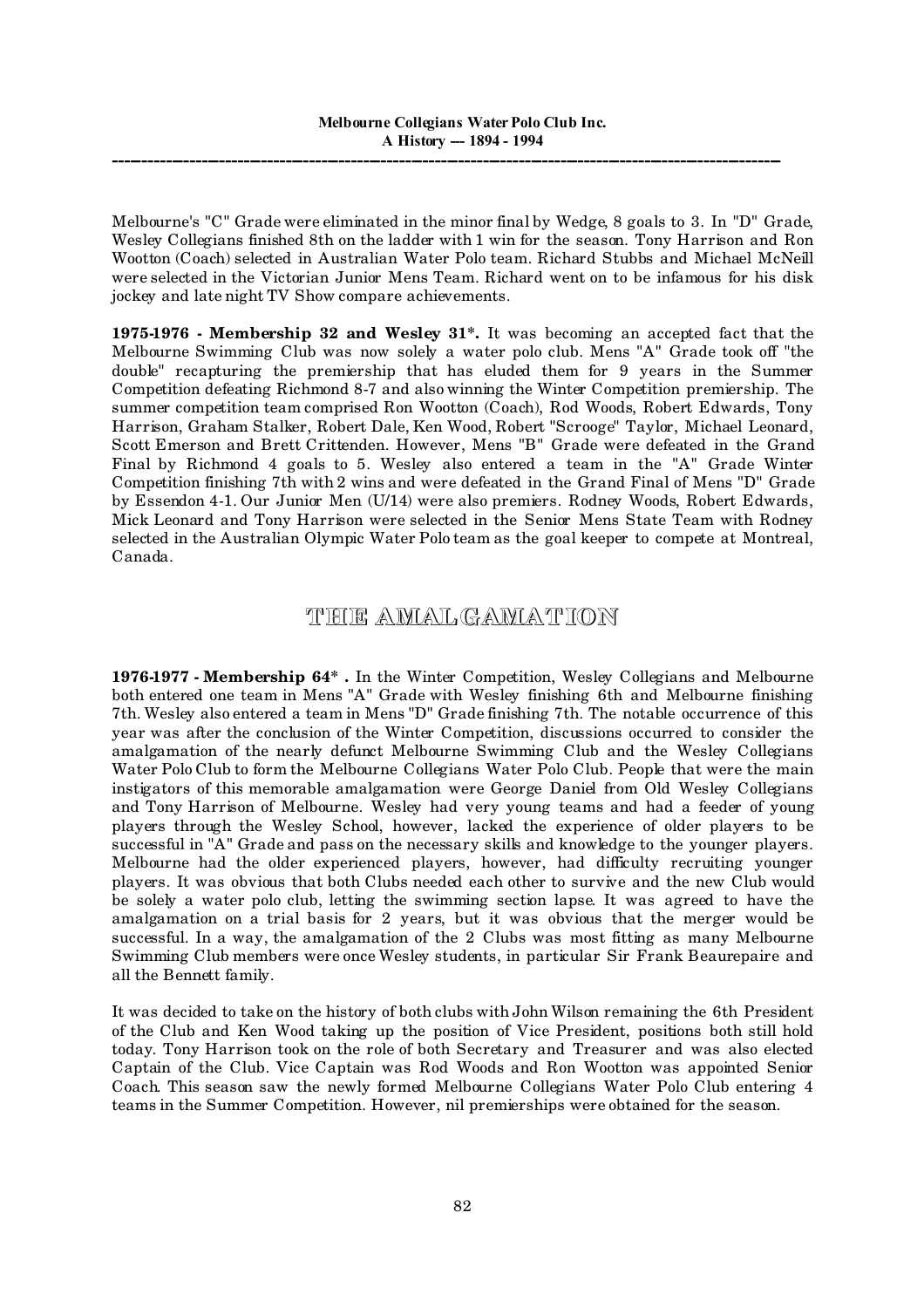Tony Harrison, Robert Edwards, Buddy Portier and Rodney Woods were selected to represent Victoria at the Australian Championships with Rod Woods and Robert Edwards going on to selection in the Australian Water Polo team. This was the last year Tony Harrison represented Victoria, after 15 occasions of being selected. Victorian Water Polo introduced a new Grading System with 2 Divisions. Division 1 consisted of the 2 top Grades and were called State League 1 and State League Reserves; Division 2 consisted of all other Grades.

Controversy surrounded the club during the Summer Competition club finals series when the State League team, favoured to be premiers, boycotted the preliminary final against Footscray. The circumstances involved the earlier reporting of Robert Edwards for alleged striking against a Melbourne University player in a scratch match the week before the finals were due to commence. The tribunal hearing was heard in Robert's absence, who was in Tasmania competing in the Australian Water Polo Championships, and he received a six week suspension for his first offence. A re-hearing was denied when Robert was back in town and the team voted to voice their disapproval by boycotting the preliminary final against Footscray. The Footscray team was actually in the water lined up ready to start when Coach Tony Harrison arrived at the pool with numerous copies of a 10 page document to hand out to the crowd explaining our reasons for boycotting the game. The Mens State League Reserves team were eliminated in the Preliminary Final by MHSOB 3 goals to 6. The Mens "B' Grade team finished 5th and the Mens "C" Grade team finished 6th. Ken Wood was awarded Life Membership for his services to the Club.

**1977-1978 - Membership 61.** In the Winter Competition, a team was entered in Mens State League who finished 7th and Mens State League Reserves who finished 4th. In the Summer Competition, Mens State League suffered only 2 defeats for the competition and were Premiers defeating Footscray 6 goals to 4. This team comprised Rod Woods, Robert Edwards, Tony Harrison, Graham Stalker, Ken Wood, Scott Emerson, Brett Crittenden, Andrew Wilson, Buddy Portier, Mick Leonard and Richard Bohnsack with John Wootton Coach of this team. State League Reserves were eliminated in the Preliminary Final by Richmond 4 goals to 3 and "B" Grade finished 5th missing out on the finals on percentage. A team was also entered in Mens "E" Grade, however, failed to win a match for the season. The Junior U/16 team were eliminated in the Preliminary Final by Richmond 5 goals to 4. Rodney Woods, Robert Edwards and Buddy Portier were selected in the Victorian Senior Mens Team, with Rodney appointed Vice Captain. Robert Edwards was selected in Australian Water Polo team. Andrew Wilson, son of President John Wilson, was selected in the Victorian Junior Mens State Team. Ian Scotson was also a member of the Junior Team.

**1978-1979 - Membership 62.** 7 teams were entered for the year with the Club successful in obtaining 4 Premierships. In the Winter Competition, a team was entered in State League who failed to win a match and State League Reserves finishing 6th. However, the Summer Competition told a different story with the State League team winning the Premiership defeating Richmond 6 goals to 5. Members of this team comprised Rod Woods, Robert Edwards, Tony Harrison, Graham Stalker, Ken Wood, Scott Emerson, Brett Crittenden, Andrew Wilson, Buddy Portier, Jim Milne, Ric Bohnsack and Ian Scotson. The State League Reserves team also were Premiers defeating Richmond 4 goals to 3. Both teams each played 20 matches for the competition and suffered only 2 losses. The Mens B Grade finished on top of the ladder undefeated, however, were defeated in the Grand Final 2 goals to 3. The Mens "F" Grade finished on top of the ladder suffering only 1 defeat and ran out Premiers defeating Newport 9 goals to nil. To top off a great season, the Junior U/16 team suffered only 1 loss for the season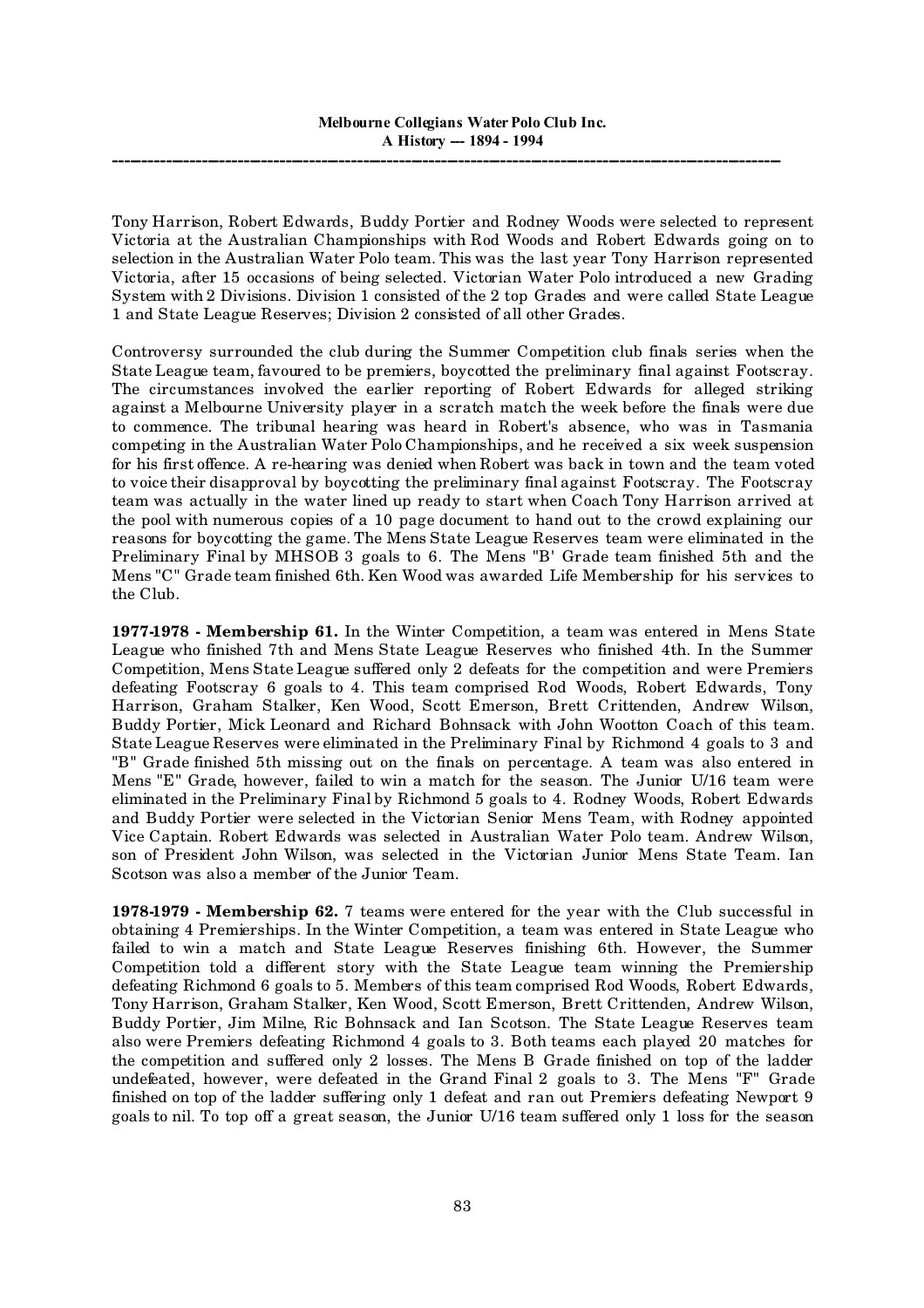and were also Premiers defeating Sun/Ray 4 goals to 3. Robert Edwards (Vice Captain), Rodney Woods and Buddy Portier were selected in Victorian Senior Mens Team with Robert Edwards and Rodney Woods selected in Australian Water Polo team. Andrew Wilson was selected in the Victorian Junior Mens State Team and gained selection in the Australian Junior (U/17) Water Polo team and was also voted the V.A.W.P.A. Best Player in Mens State League 2.

**1979-1980 - Membership 78.** The Club entered 3 teams in the Winter Competition with State League finishing 8th with 1 win, State League Reserves also finishing 8th with 1 win and Mens "B" Grade finishing 7th with 1 win also. In the Summer Competition, the Grading system reverted to "A" Grade, "B" Grade etc. disposing of the Division 1 State League format. 5 teams were entered with the "A" Grade team, after beating Richmond in the Major Final by 1 goal, being defeated in the Grand Final by Richmond 4 goals to 5. Mens "B" Grade retained their Premiership from last year and easily accounted for Richmond defeating them 5 goals to nil. The "C" Grade team finished the competition on top of the ladder suffering only 1 loss, however, were defeated in the Grand Final by Power House 5 goals to nil. The "E" Grade were also defeated in the Grand Final by Sunshine 5 goals to nil. The Junior U/16 team were again Premiers defeating Cheltenham 11 goals to 1. Robert Edwards (Vice Captain), Buddy Portier and Rodney Woods were selected in the Victorian Senior Mens Team. Perry Gaylard was awarded the V.A.W.P.A. Best Player in Mens "E" Grade.

**1980-1981 - Membership 65.** The V.A.W.P.A. reverted back to the Division 1/Division 2 format of Grading for the competitions. In the Summer Competition, the Club was successful in obtaining the Mens Division 1/"A" Grade Premiership defeating MHSOB 6-3. Team members included Scott Emerson, Rodney Woods, Brett Crittenden, Andrew Wilson, Robert Edwards, Tony Harrison, Jim Milne, Lance Johnson, Buddy Portier, Graham Stalker, Ken Wood and John Wootton (coach). The Division 1/"B" Grade team were eliminated in the Preliminary Final by M.H.S.O.B. 2-4 and the Division 2/"A" Grade team finished 6th registering only 1 win for the competition. In the Under 16 Competition, our team were defeated in the 1st Semi Final by Nunawading 2-4. In the Winter Competition, the Division 1/"A" Grade team were defeated in the Grand Final 9-10 by Reservoir and the Division 1/"B" finished 6th. Club Captain, Robert Edwards won the V.A.W.P.A. Best Player award for Division 1/"A" and together with Rodney Woods, Buddy Portier and Andrew Wilson, were selected in the Victorian team. This year was Robert Edwards' 1st of 6 years as Captain of the Victorian Team. Club coach John Wootton was appointed State Team Coach. Andrew Wilson and Roger Brown were selected in the Victorian Junior State team with Club Secretary Allan Phillips appointed as Manager of this team. The Annual Dinner was held at Harry Quittner's home in Brighton. Ken Wood retired from First Division water polo. The first "official" Annual Report for the Melbourne Collegians Water Polo Club was produced this season with income and expenditure for the financial year totalling \$1,563.00 with a profit of \$753.00. Our Division 1/"A" team competed in the Australian Club Championships in Canberra.

**1981-1982 - Membership 66.** The grading system for all Grades was to remain split into 2 divisions, however, Division 1 was to consist of a State League and State League Reserves Grade. In the Winter Competition, 3 teams were entered with the State League team finishing 6th failing to record a win. The State League Reserves were successful in obtaining the premiership, the first of what was to be six premierships in a row beating Nunawading 11 goals to 6. The Division 2 "A" Grade team were defeated in the Grand Final by University 7 goals to 9. In the Summer Competition, the State League mens team were again premiers, defeating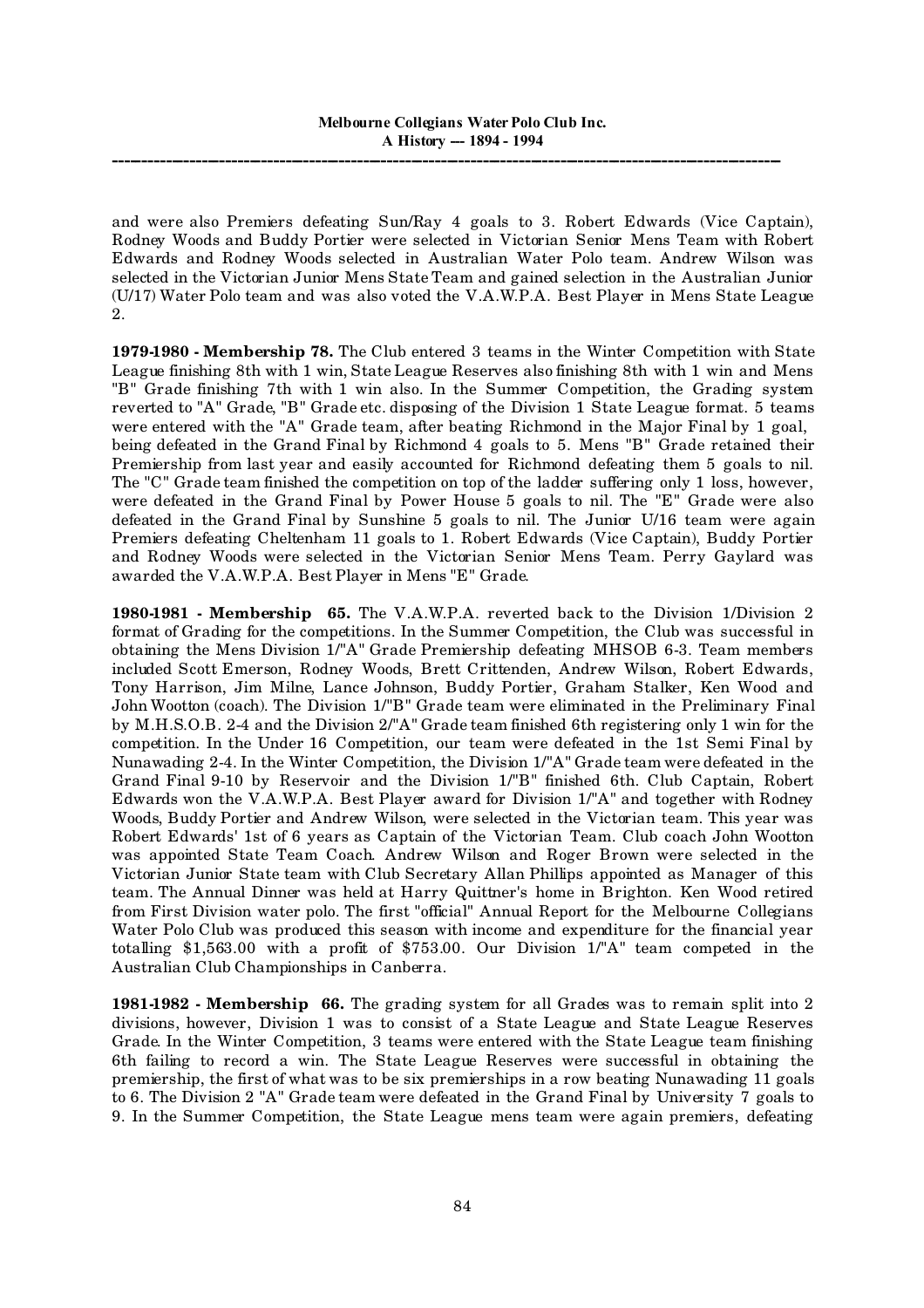Footscray 7-6 in a hard fought out match. The winning team comprised Tony Gray, Robert Edwards (Captain), Greg Morris, Mark Ekelmans, Brett Crittenden, Scott Emerson, Ken Wood (Back from retirement by special invitation), Rodney Woods, Jim Milne, Andrew Fenech, Andrew Wilson, Buddy Portier, John Wootton (Coach) and Allan Phillips (Manager). Tony Harrison was unfortunate to miss the finals due to injury. The State League Reserves team were eliminated in the Minor Final by MHSOB 5 goals to nil. The "A" Grade team finished 7th and the "C" Grade team also finished 7th. Robert Edwards had a very successful season winning the Ivo Stakula Memorial Trophy for the Club Best and Fairest award for State League and being re-appointed as Captain of the Victorian State Team. Andrew Wilson was selected in the Victorian Under 21 State Team and Jeremy Quittner and Shaun Stewart selected in the Victorian Under 18 State Team. 1979 Australian Junior team representative, Andrew Fenech, transferred to the Club from Greensborough and also gained selection in the Victorian Junior (U/21) team. Roger Brown was awarded the Most Improved Player award. The U/16 team, coached by Graham Stalker, finished Runners Up to Richmond 9 goals to 2, after a very successful competition. During the season, Lance Johnson moved residence to Brisbane and transferred to the Tugun Club. Income for the year was \$2689.31 with a profit of \$48.51.

**1982-1983 - Membership 54.** In the Winter Competition, the State League team finished 6th without a win and the State League Reserves were Premiers defeating University 5 goals to nil. In the Summer Competition, Mens "C" Grade remained undefeated in the water and ran out premiers defeating Powerhouse 5 goals to 4. This team comprised Ian McInnes, Dennis Angland, Mal Hunter, Julian Murphy-Carr, John Wilson, Bill Ness, Ian Coleman, Charles Kovess, Elliott Reid and Mike Defina. This team was coached by Andrew Fenech and Russell Fletcher. Our State League mens team were defeated by 1 goal at the hands of Footscray in the Summer Competition Grand Final, our sixth successive appearance. The State League Reserves team were eliminated in the Preliminary Final by Richmond 3 goals to 7. The Junior U/16 team were eliminated in the minor final by MHSOB 8 goals to 1. The Club was successful in winning the Queen's Birthday Water Polo Carnival in Sale. Robert Edwards was again the Club Best Player in State League and continued his selection as Captain of Victorian State Team. Andrew Fenech and Andrew Wilson were also selected in the Victorian Senior Mens Team. The Victorian Junior Mens team included Ian McInnes, Shaun Stewart and Stewart Hansford with Mike Defina Manager. Ian McInnes was selected in the Australian U/18 team touring Europe and Andrew Wilson represented Australia in the World Student Games in Canada. The U/16 team were eliminated in the Preliminary Final by Melbourne High School and Tim Luke was the recipient of the U/16 Best Player award. Jim Milne was awarded the Best Player in State League Reserves and Mike Defina was the Best Player in Mens "C" Grade. Mike was also the recipient of the V.A.W.P.A. Best Player award in Mens "C" Grade. Ric Bohnsack took on the position of Secretary after Allan Phillips standing down and taking on the position of Recruiting Manager. Andrew Wilson was appointed Vice Captain of the Club. The Annual Presentation Night was held at the exclusive Kelvin Club, in the heart of the City. Income for the year was \$2150.45 with a profit of \$33.30. The accumulated surplus for the Club was \$1145.36.

**1983-1984 - Membership 101.** History was created within the Club with the formation and introduction of a Womens Water Polo Team. A team was entered in Womens "C" Grade in the State Championship Competition and they finished 8th. The team consisted of Mandy Wilson, Kim Laufer, Wendy Miners, Susan Wood, Leanne Laufer, Belinda Morris, Sue Neal, Kim Wright-Smith, Leanne Le Bash, Joanne Young, Elana McNeil and Linda Mew. Roger Brown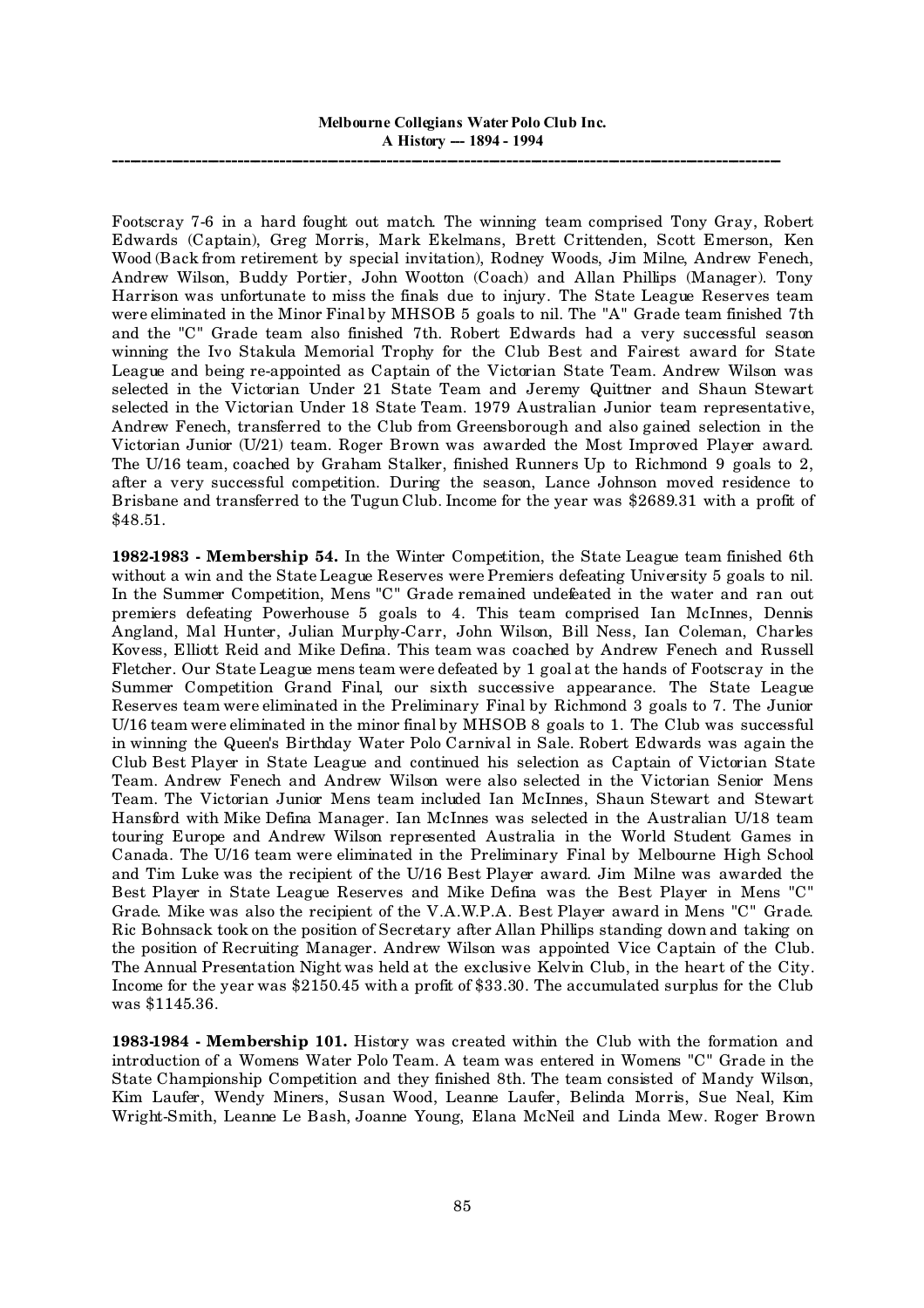and Andrew Wilson were the joint coaches and Kim Laufer was the recipient of the first Best Player award.

Once again, the V.A.W.P.A. changed the grading system introducing a State League 1, State League 2 and State League 3 in Division 1 and all other Grades in Division 2. The Club was successful in obtaining the following premierships: Winter Comp:- Mens State League 2 defeating Richmond 3-2; Summer Comp:- Mens State League 2 defeating Nunawading 9-6, Mens State League 3 defeating Greensborough 6-1, and Mens "B" defeating MHSOB 7-4. The State League 2 team comprised Frank Christian, Mark Ekelmans, Peter Hutchinson, David Ness, Russell Fletcher, Tony Gray, Ian McInnes, Shaun Stewart, Ric Bohnsack, Richard Satora, Ken Wood, Jeremy Quittner and Allan Phillips (Manager). The State League 3 team comprised Ross Taylor, Mark Cook, Andrew Kinsman, Elliot Reid, Mike Defina, Uldes Meiers, Dennis McGee, Peter Chenowith, Julian Murphy-Carr, Chris Geake, Mal Hunter, Jim Milne and Peter Hazelwood and suffered only 1 loss for the season. Mens "B" Grade included Tony Botic, Jack Harrison, John Wilson, Dennis Angland, Chris Cormack, David Preece, Roger Hill, B. Cormack, Milos Batinic, Pewter Middleton, Ian Scotson and Michael McNeill. 2 teams were entered in the U/16 Competition, with 1 team making the finals.

Andrew Wilson won the V.A.W.P.A. and the Club's Best Player for Mens State League 1. Frank Christian won the Best Player in State League 2, Mark Cook won State League 3, Ian Scotson won Mens B Grade, Stuart Colquhoun won Boys U/16A and Jake Hooker won Boys U/16B. Robert Edwards and Tony Gray were selected to represent Victoria with Robert reappointed Captain. Jeremy Quittner, Shaun Stewart and Mike Defina (Manager) were selected in the Victorian Junior (U/18) Mens team. 1978 Australian Junior representative and State representative on 5 occasions, Graeme Sweeney, transferred to the Club from Greensborough. Warren Green also transferred to the Club from Melbourne High School Old Boys. Jim Milne took on the job of Club Treasurer after Jack Harrison stood down. Vice President Mike Defina transferred to Sydney due to work commitments. The Presentation Night was conducted at the Stoke House in St. Kilda and income for the year was \$4,492.81 with a profit of \$840.60 bringing a total accumulated surplus to \$1985.96.

Tragedy struck the club on 25th July, 1983 when Tony "Harro" Harrison was tragically killed in a car accident. Harro was one of the original members of the Melbourne Collegians Water Polo Club and was heavily involved in its formation. He was a champion player representing Victoria on 15 occasions and also Australia on several occasions. He played 529 games for the Melbourne Swimming Club and Melbourne Collegians Water Polo Club. He was the Club swimming champion on many occasions and was the recipient of the VAWPA Best Player in "A" Grade in 1966-67. This award was later named in his memory. Melbourne Collegians instituted a Most Determined Player award in memory of "Harro" and is awarded to the most appropriate player who displays the pure guts and determination in the Tony Harrison style.

**1984-1985 - Membership 81.** The Mens State League 1 team were premiers narrowly defeating the Footscray Club 5-4 in the Summer Competition with Frank Meilke transferring to our Club from MHSOB for the season. Other members included Roger Brown, Andrew Wilson, Mark Ekelmans, Warren Green, Graeme Sweeney, Buddy Portier, Rodney Woods, Andrew Fenech, Robert Edwards (Captain), Frank Christian, Scott Emerson, Ian McInnes and John Wootton (Coach). Mens State League 2 were also premiers both in the Summer and Winter competitions defeating Richmond 8-2 and Footscray 6-5 respectively. They remained undefeated in both competitions. Mens "B" Grade were also victorious in the Winter Competition with a 4-3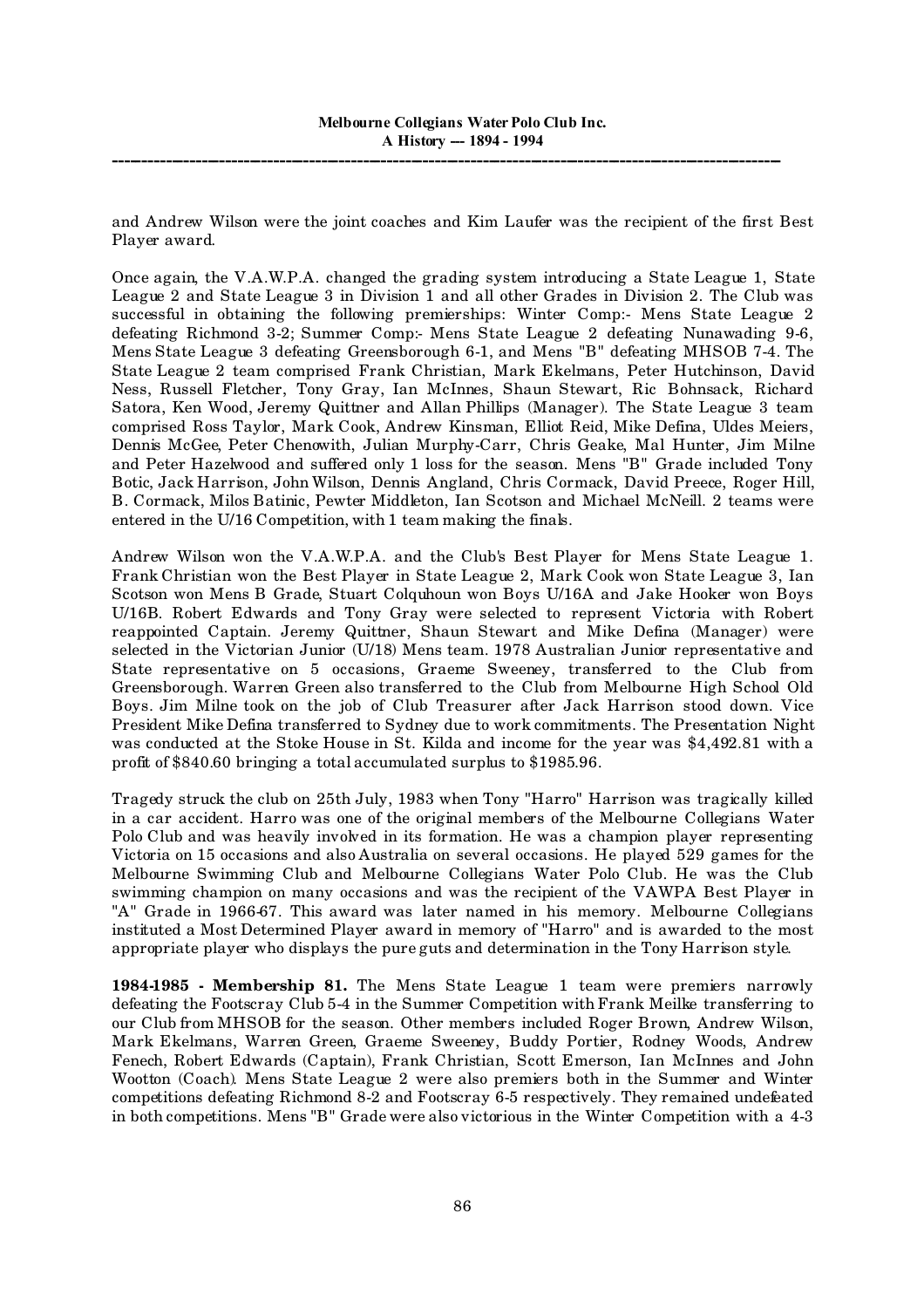victory over M.H.S.O.B., suffering only 1 loss for the season. The Womens team made the finals in Womens "D" Grade in the State Championship Competition, but were eliminated in the Preliminary Final by Richmond, 5 goals to nil. The Junior U/18 team played off in the Grand Final and were defeated by Richmond 8-2.

Robert Edwards (Captain), Roger Brown and Tony Gray were selected in the Victorian Senior Mens team that won the Australian Championships and Shaun Stewart and David Orchard was selected in the Victorian Junior (U/18) Mens team. Robert and Shaun were selected as Captain of their respective state teams with Shaun Stewart selected in the Australian Junior (U/18) Water Polo team. Graeme Sweeney was the winner of the Ivo Stakula Memorial Trophy for the Best Player in Mens State League 1. Shaun Stewart won State League 2 Best Player, Dennis McGee won Mens "A" Grade, Milos Batinic won Mens "B" Grade, Wayne Bates won the U/18 Best Player, Kerry Rogerson won the Womens "D" Grade Best Player and Ian McInnes won the Tony Harrison Memorial Most Determined Player Award. Shaun Stewart was awarded the V.A.W.P.A. Best Player for Junior Men. The Club had the predicament of having 3 top level goal keepers; namely Rod Woods, Ian McInnes and Tony Gray. It was agreed to allow Tony to play "on loan" with the University Club for the season to enable him to play full time in goals. This payed off for Tony as he was selected in the State Team as No 1 goal keeper. Andrew Fenech, Warren Green and Andrew Wilson were selected in the Australian University Team and Rodney Woods announced his retirement from senior level water polo. Ian McInnes was awarded a scholarship at the A.I.S. in Canberra and Russell Fletcher, Chris Geake and Kim Laufer were elected to the General Committee of the Club. The Presentation Night was again held at the exclusive Kelvin Club and income for the year was \$3991.13 with a profit of \$1032.77.

**1985-1986 - Membership 85.** The season was successful with all 5 teams in the Summer Competition playing off in the finals. With John Wootton stepping down as coach of the State League 1 team after a very triumphant career, he was awarded Life Membership for his untiring and outstanding work and achievements for the Club. Some of John's achievements are as follows:

- Club Captain 1966,67;
- Club Vice Captain 1964,65,68,69;
- Best and Fairest E Grade Player 1959;
- Best and Fairest C Grade Player 1968;
- Melbourne Collegians Senior Coach 1978,79,80,81,82,83,84,85;
- Grand Final team coach 1978, 79, 80, 81, 82, 83, 84, 85;
- Premiership Coach 1978,79,81,82;
- Victorian State Team Coach 1978,79,80,81;

- Coached in excess of 200 Melbourne Collegians State League 1 games suffering no more than 20 losses.

Rodney Woods was appointed the new coach and attained instant success with the State League 1 team when they were premiers in the Short Course Competition (formerly Winter Competition) suffering only 1 defeat and beating MHSOB 8-6 in the Grand Final. The team comprised Robert Edwards, Andrew Wilson, Roger Brown, Frank Christian, Paul Edebone, Mark Ekelmans, Andrew Fenech, Tony Gray, Warren Green, Buddy Portier, Shaun Stewart and Graham Sweeney. However, the Summer competition told a different story. Neil Gynther transferred to the Club from Tugan, QLD, and after the team went through the competition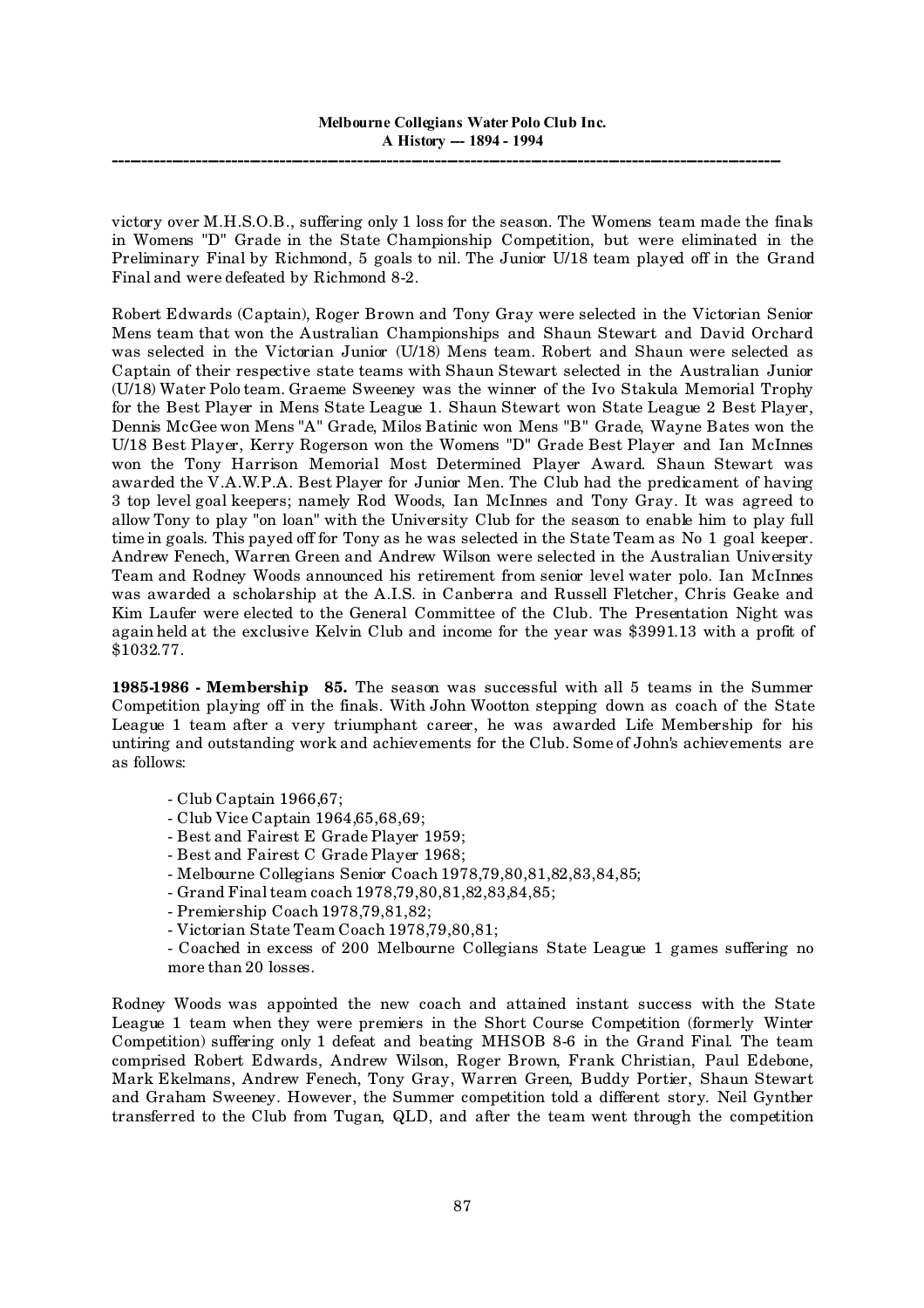undefeated, they were defeated in the Grand Final by the Richmond Club 11-13 who had recruited 2 Australian and 1 American National players. The game went the full time and saw a draw, and it took 6 periods of extra time and 4 Melbourne players fouled out for the match before Richmond gained ascendancy. The game lasted nearly 2 hours and was one of the best polo games ever witnessed in Victoria. Mens State League 2 continued its dominance by winning yet again premierships in both the Winter and Summer competitions beating Richmond on both occasions 8-7 and 6-1. The Winter Competition team comprised Russell Fletcher (Captain), Brett Crittenden (Vice Captain), Ric Bohnsack, Jason Daniel, Paul Edebone, Jim Milne, David Orchard, Mark Read, James Winder and Rod Woods. The Summer Competition premiership team included Russell Fletcher (Captain), Brett Crittenden (Vice Captain), Stuart Colquhoun, Paul Edebone, Mark Ekelmans, Scott Emerson, Andrew Fenech, Tony Gray, David Orchard, Mark Read, G. Thomas, Jeremy Quittner and Allan Phillips (Manager).

The Womens Team continued to improve and was rewarded with not one, but two premierships for the season. In the Winter Competition, the Womens "C" Grade were victorious defeating La Trobe 6 goals to 5. In the State Championship, they again were victorious in Womens C Grade defeating Geelong 4 goals to 2. The first Melbourne Collegians Womens Premiership team contained Mandy Wilson (Captain), Belinda Morris, Wendy Creed, Leanne Hodge, Jeanie LaBash, Elana McNeil, Kerrie Rogerson, Susan Wood, Joanne Young and was coached by Frank Christian. The Summer Competition premiership team contained Kerrie Rogerson, Caroline Hody, Belinda Morris, Elana McNeill, Susan Wood, Joanne Young, Linda Mew, Mandy Wilson, Michelle Stamper and Jacqueline Hody. Kerry Rogerson was awarded the Best Player in the V.A.W.P.A. Womens "C" Grade and Perry Gaylard was awarded the V.A.W.P.A. Best Player in Mens B Grade. Life Memberships were awarded for the season to 2 very deservable Club members. Rodney Woods was awarded Life membership for outstanding performance and service to the Club.

Rodney's achievements included the following:

- Victorian representation 1974,75,76,77,78,79,80;
- Victorian Vice Captain 1978.
- Australian representation 1976,77 & 79;
- Olympic representative in Montreal, 1976;
- Melbourne Collegians Vice Captain 1976,77,78,79,80,81,83;
- Awarded Life Membership of Melbourne Collegians 1986;
- Member of 6 State League 1 and 3 State League 2 Premiership teams.
- Melbourne Collegians Senior Coach 1986

The other Life Membership was also awarded for outstanding performance and service to the Club and was attributed to Robert Edwards. Some of Robert's achievements include the following:

- Victorian representative 1975,76,77,78,79,80,81,82,83,84,85,86,88;

- Victorian Vice Captain 1979,80;
- Victorian Captain 1981,82,83,84,85,86;
- Australian representative 1977,78,79;
- Captain of Melbourne Collegians Water Polo Club 1977- present;
- Captain of the Victorian Senior Mens State Team that won the Australian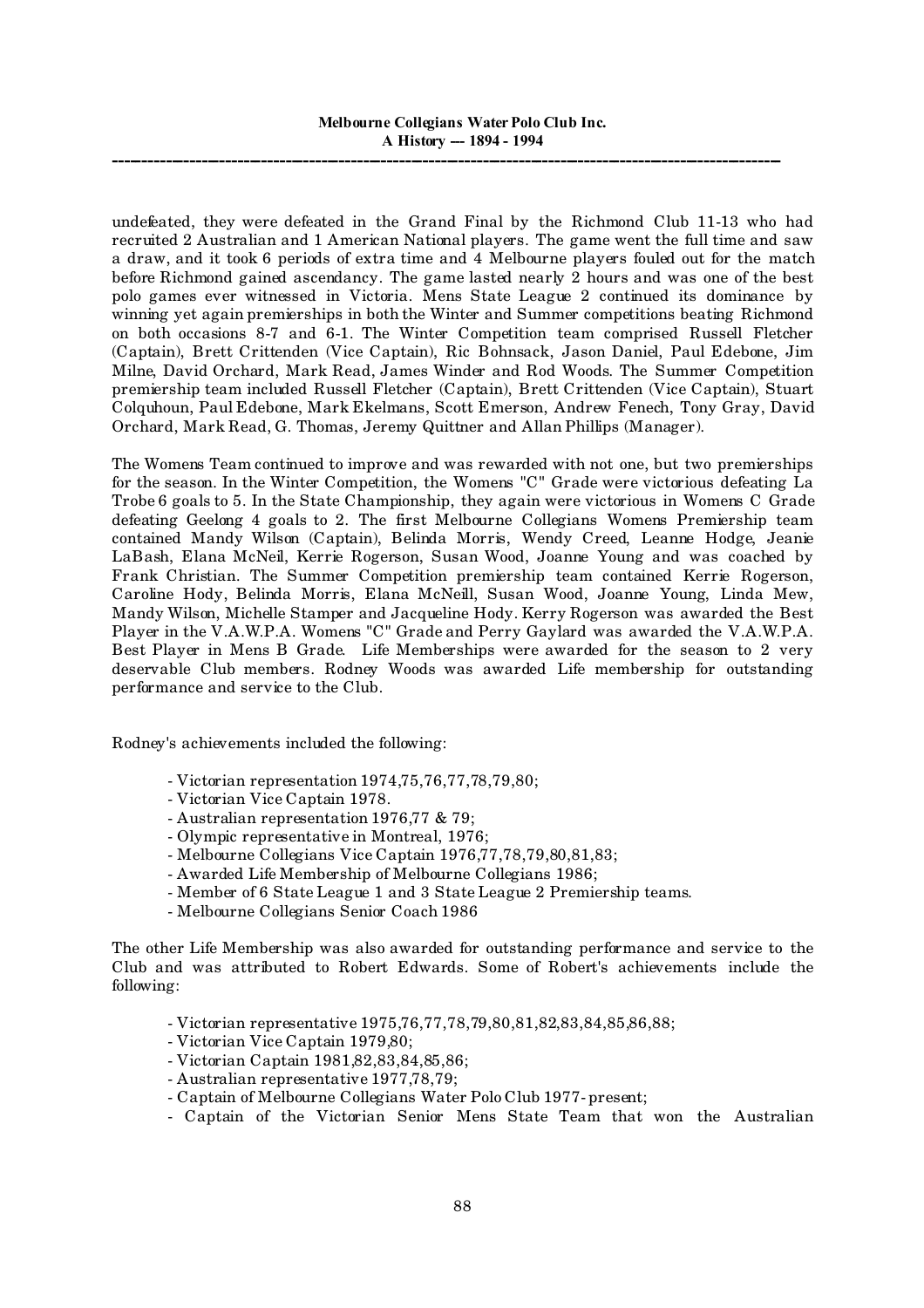Championship in Adelaide 1986;

- Captain of the winning Melbourne Collegians State League 1 Team in the V.A.W.P.A. Short Course Championships 1986;

- Winner of the A.J. Harrison Memorial Trophy for the V.A.W.P.A. Best and Fairest Player in State League 1 1981,86;

- Winner of the Ivo Stakula Memorial Trophy for the Melbourne Collegians Best and Fairest Player in State League 1 1982,83,86;

- Awarded Life Membership of Melbourne Collegians 1986;

- Member of 6 State League 1 Premiership teams.

The Executive of the Club undertook an agreement with dynamic Hungarian National Water Polo Team Captain, Denes Kemeny, to come to Melbourne next season and play and coach the State League 1 team our Club. This was the first time our Club undertook such a move, agreeing to meet all costs and expenses of his trip out here. The club held it's inaugural, and only, squash tournament at Wesley Recreation Centre, with the winner of the Open Men being Neil Gynther and the Open Women was Karen Woods. The club again was successful in winning the Queen's Birthday Water Polo Tournament in Sale.

Robert Edwards, Roger Brown and Ian McInnes were selected in the Victorian Senior Mens team and David Orchard selected in the Victorian Junior (U/18) Mens Team. Robert and David were appointed Captains of their respective teams. Robert Edwards was awarded the Ivo Stakula Memorial Trophy for the Best Player in State League 1 winning by 1 vote from Neil Gynther. Paul Edebone won State League 2 Best Player, Ken Wood won Mens A Grade, Ross Taylor won Mens B Grade, Belinda Morris won Womens C Grade, and Warren Green won the A.J. Harrison Memorial Trophy for the Most Determined Player. Robert Edwards was also voted the V.A.W.P.A. Best Player in Mens State League 1. Ian McInnes continued his scholarship at the A.I.S. Current Junior National team member, Simon Asher, transferred to the Club from University at the end of the season. The Presentation Night was held at the College Lawn Hotel in Prahran, who was Club sponsor for the season. Income for the year totalled \$12,584.96 with a profit of \$1330.49. The club now had an accumulated surplus of \$4349.22

Tragedy again struck the club on 8th February, 1986, when club member Graham Stalker was killed in a car accident at Moggs Creek. "Stalkers" played 445 games for the Club and won the Club Best Player award in "A" Grade in 1968-69. He represented Victoria on 5 occasions and the Club instigated a Best Finals Player award in his memory. His involvement in the club, particularly with junior members, was enormous and his loss will be greatly and sadly missed. Warren Green was the first recipient of this Prestigious Award.

**1986-1987 - Membership 78.** Mens State League 2 were again victorious in the Winter Competition defeating Richmond 8-4 making it 6 Winter Competition premierships in a row and 10 Premierships in a row including the Summer Competition. The winning combination included Russell Fletcher (Captain), Andrew Chard, Craig Christie, Brett Crittenden, Scott Emerson, Tony Gray, Neil Gynther, Ian McFarland, Greg Morris, Buddy Portier, Jeremy Quittner, Peter Weideling and James Winder. Mens "B" Grade were premiers in both the Winter and Summer competitions beating Altona and Monash respectively by 1 goal on each occasion. The Winter Competition team comprised John Wilson (Captain/Coach), Kent Clifton-Bligh, Frank Corcoran, Bernie Edwards, Perry Gaylard, Jack Harrison, Peter Hutchinson, Mal Hunter, John McKenzie, Ross Taylor, Ian Scotson and Peter Utri. The State Championship team comprised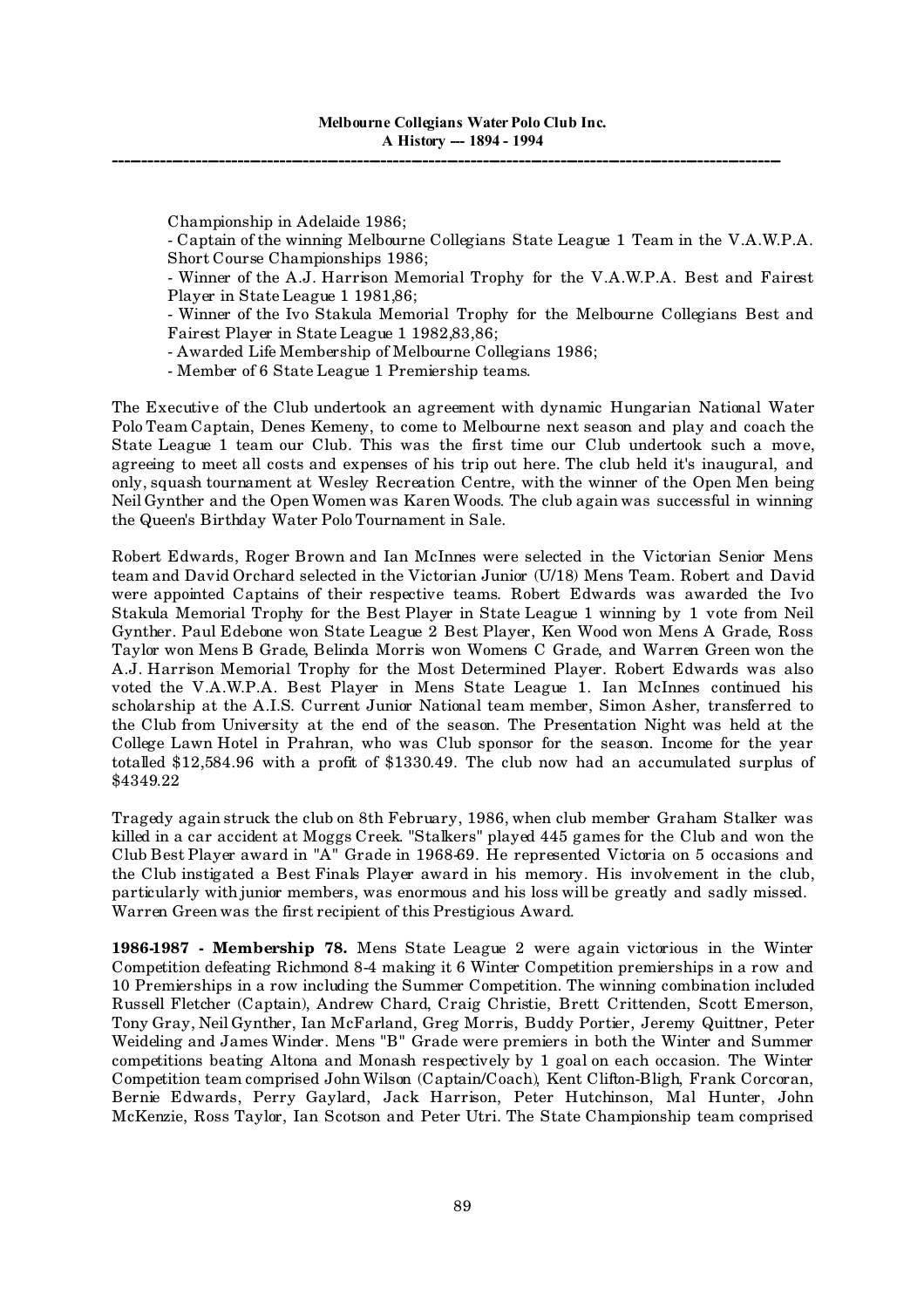John Wilson (Captain/Coach), Kent Clifton-Bligh, Frank Corcoran, Bernie Edwards, Grahame Fletcher, Perry Gaylard, Jack Harrison, Mal Hunter, Peter Hutchinson, John McKenzie and Ross Taylor. The women only entered a team in the Winter competition, finishing 7th. Simon Asher, David Orchard and Jeremy Quittner were selected in the Victorian Junior Mens team. Simon and Roger Brown were selected in the Victorian Senior Mens team. Simon was subsequently selected in the Australian Junior (U/21) Water Polo team as well as the Australian Senior Mens Team, a fantastic achievement. He was also a member of the A.I.S. Team, having accepted a Full Time Scholarship at the A.I.S in Canberra. Paul Edebone also was selected in the Victorian and Australian Country Mens Team

In April, 1986 the Club undertake a major gamble to begin running bingo sessions at Prahran Bingo Centre. Although some members had reservations in the beginning, over the next few years Bingo was to provide the Club with a very secure and financial base, yielding on average \$20,000 profit per year for the next 8 years. The Bingo was run by Russell Fletcher, his wife Louise and his mother and father, Peg and Ron. Russell, Louise and Ron still run the bingo today. Tony Gray was awarded the Ivo Stakula Memorial Trophy for the Best Player in State League 1 winning by 1 vote from Robert Edwards, Russell Fletcher won State League 2, Ken Wood won Mens A Grade and Bernie Edwards was awarded the Best Player in B Grade. Roger Brown won the Most Determined Player award and Simon Asher won the Best Finals Player. Perry Gaylard was awarded the V.A.W.P.A. Best Player in Mens B Grade. Ian McInnes transferred to the Richmond Club, Graeme Sweeney retired from top level water polo and Neil Gynther moved back to Brisbane. John Wall and Robin Asher transferred to the Club from University.

The Club experimented with importing overseas players for the first time. Unfortunately, Hungarian Captain Denes Kemeny failed to fulfil his part of the contract undertaken last season. However, the best "left hander" in the world, West German Frank Otto and Hungarian great, Dr. Gabor Csapo agreed to come to Melbourne Collegians for this seasons Summer Competition with Gabor Csapo taking on the role of Coach of the State League 1 team. At great expense to the Club, the experiment was not as successful as hoped, as we lost the Premiership in Mens State League 1, 7 goals to 10 against Richmond who boasted 5 National team players. However, the many training drills and skills displayed were very beneficial to our club and their freakish goal scoring feats delighted all who watched our matches. Gabor scored no less than 58 goals for the competition and Frank scored 26 goals. It was interesting to note that in the Preliminary Final, we beat Footscray 15-2. Such as the difference between the top 2 teams and 3rd. The Club entered a team in the Australian Club Championships in Sydney and came a creditable 5th. It was with sadness to record the death of Mr. Les Phillips, a highly respected and tireless worker of the Melbourne Swimming Club. The Presentation Night was again held at the College Lawn Hotel and our income for the financial year was \$42,673.52 (\$9304.82 profit), an increase of 350% on last years total of \$12,584.96 (\$1330.49 profit).

**1987-1988 - Membership 108.** Due to big influx of new members, mainly all members of the Anglesea Surf Life Saving Club, we were able to enter 7 mens teams in the State Championship Competition. All but one participated in the finals with 5 teams playing off in Grand Finals. Success was immediate for the "Anglesea Boys" with 2 teams obtaining premierships in their first season together. Grahame Fletcher was the instigator for recruiting these players as basically social teams in the off season for surf life saving. Most of these players remained playing for many years with the club. Premierships were obtained in Mens "B" and Mens "C" Grade (State Championship) and Mens "D" Grade (Short Course Competition). Unfortunately,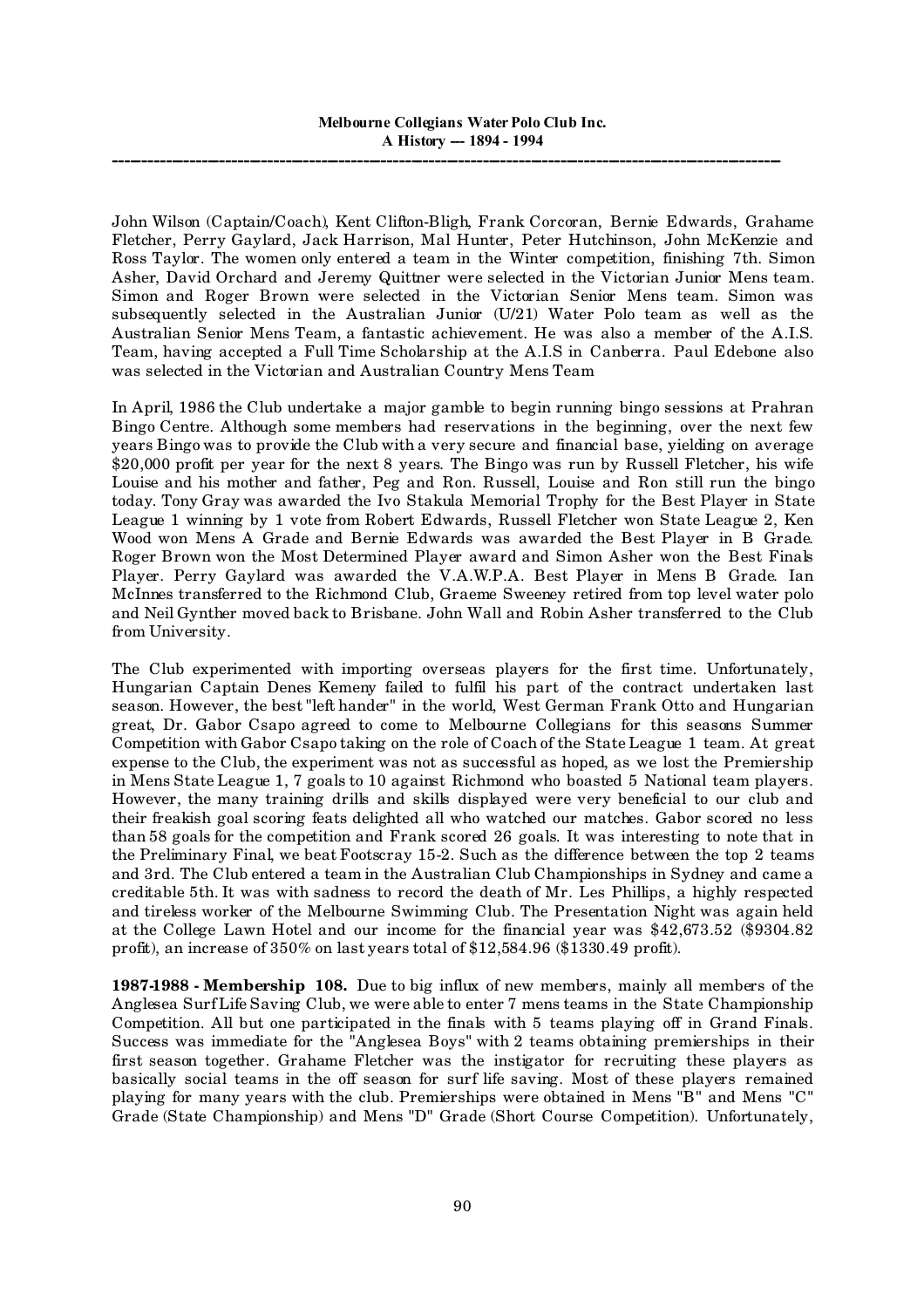no womens teams were entered in either competition. Members of the Mens "B" Grade team consisted of Ross Taylor, Tony Botic, Kent Clifton-Bligh, John Wilson, John McKenzie, Chris Cormack, Ian Scotson, Frank Corcoran, Dennis McGee, Jack Harrison and Perry Gaylard. The Mens "C" Grade team consisted of Gary Barclay, Edward Gage, Mick McConnell, Eddie Issaievitch, Russell Fletcher, Tim Maishman, Billy James, Mark McLean and Andrew Gage. The "D" Grade Short Course Comp. team consisted of Eddie Issaievitch, Gary Barclay, Rob O'Neill, Edward Gage, Peter McGain, Michael Holding, Mick McConnell, Grahame Fletcher, Tim Maishman, Mark McLean, Billy James, Andrew Gage, Ian Smith and Tony Beard. Ron Wootton was appointed Coach of the State League 1 Mens team, after an absence from coaching the Club since 1976. In the 1988 Australia Day Honours List, Ron Wootton was awarded the Order of Australia (O.A.M.) for his 45 years of services to water polo and Australian sport. He was the first water polo identity to ever receive such an award. Some of Ron's achievements whilst associated with our Club are as follows:

- Australian Olympic Team Coach 1972;
- Australian Senior Mens Team Coach 1972,73,75;
- Australian Referee 1955
- Victorian Senior Mens Coach 1971,72,73,74,75,76,84,85,86,87;
- Victorian Senior Mens Player 1952,53,54,55,56,57,59;
- Victorian Director of Coaching 1986,87;
- Victorian State Team Selector 1988;
- Melbourne Swimming Club Coach 1969,70,71,72,73,76,77;
- Melbourne Swimming Club Captain 1962,63,64,65;
- Melbourne Collegians Water Polo Club Senior Coach 1987,88;
- Life Member Victorian Water Polo Inc.;
- Life Member Melbourne Swimming Club;
- Life Member Melbourne Collegians Water Polo Club; and
- Coach of countless Club Premierships in SL1, SL2, A, B, C, D, E and F Grades.

The State League 1 team recorded their worst results for many years, coming 3rd in the Short Course Competition and Runners Up to Richmond in the State Championships. The Club Executive introduced a sponsorship incentive of \$1000 to each club player who is selected in the State Team and similarly \$500 to each Junior Player. Robert Edwards, Roger Brown and Simon Asher were selected in the Victorian Senior Mens State Team and David Orchard and Anthony Wood were selected in the Victorian Junior Mens State Team. Simon Asher was selected in the Australian Olympic Water Polo Team to compete in Seoul. Simon and Roger Brown were selected in the Australian Universities Mens Water Polo Team and Paul Edebone was selected in the Australian Country Mens Water Polo Team. Tony Gray was awarded the Ivo Stakula Memorial Trophy for the Best Player in State League 1 for the second consecutive year, Graeme Sweeney won State League 2, Brett Crittenden won Mens "A" Grade, Dennis McGee won Mens "B", Gary Barclay won Mens "C" Grade, Grant Strachan won Mens "D" Grade and Warren Clarke won Mens "F" Grade. Robert Edwards was awarded the Best Finals Player and Roger Brown was awarded the Most Determined Player. David Orchard was the recipient of the Best Junior Player. Ian Smith was awarded the V.A.W.P.A. Best Player in Mens "F" Grade. Club Junior, Luke Rattigan, was selected in the newly formed Victorian Institute of Sport. The Presentation Night was held at 8 St. Georges Road and income for the year increased to \$62,860.66 (bingo accounting for \$47,200.43) with a profit of an amazing \$26,750.24.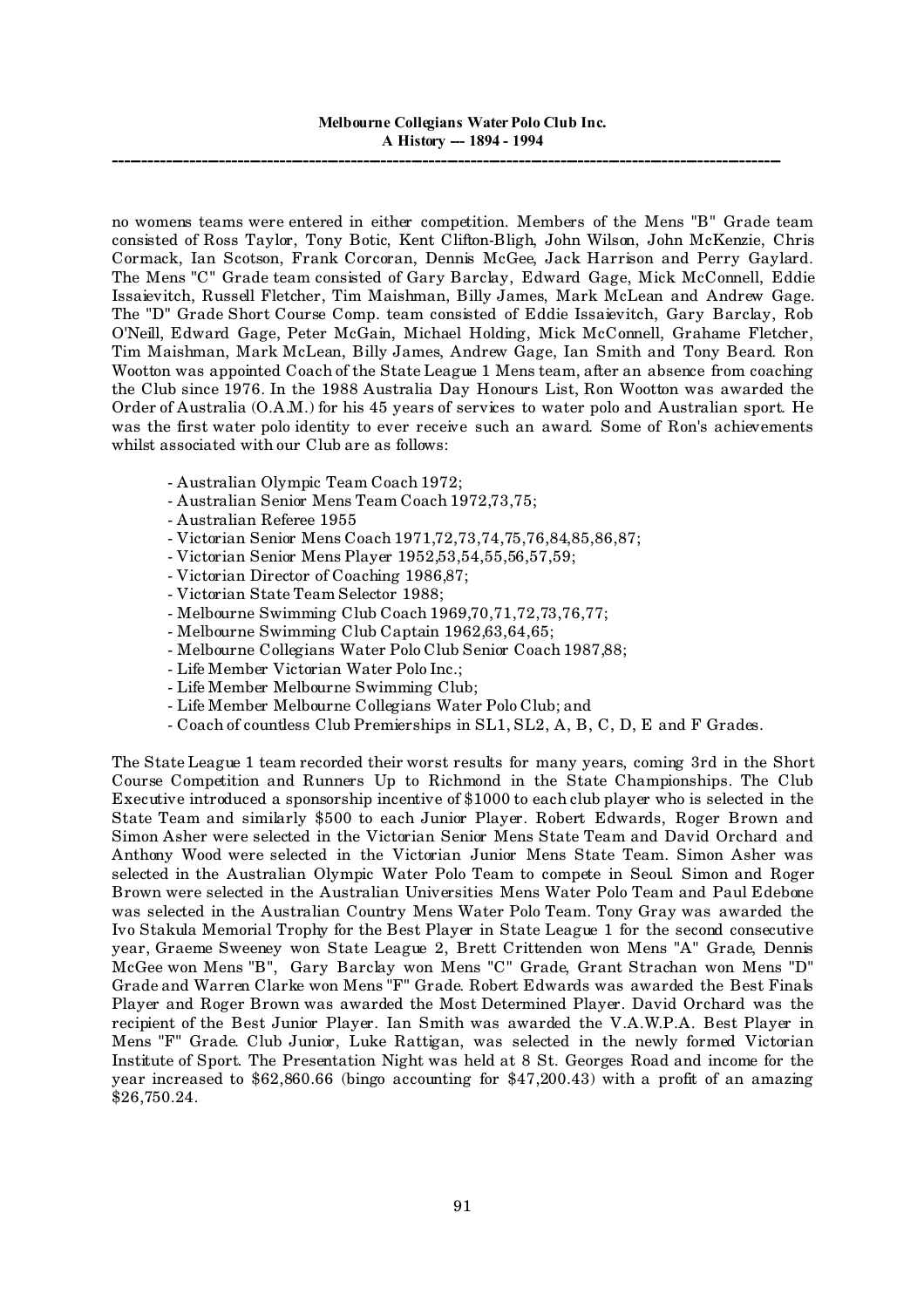**1988-1989 - Membership 152.** Due to some hard work and superb recruiting by Jim Milne, Mike Defina and George Daniel, 2 womens teams were entered in each competition with our Womens "A" Grade, the first year of their entry, winning the premiership in the Short Course Competition defeating Footscray 11-5. This was the clubs first top grade womens premiership. Members of this team comprised Paula Robertson, Cheryl Bondeson, Sue Capper, Fiona Defina, Wendy Davis, Lisa Tedoldi, Lynda Turner, Julie Caulfield, Michelle Trusler, Donna Wright, Dalys Sweeney, Helen Niotis, Mike Defina (Coach) and Jim Milne (Manager). For the first time, Melbourne Collegians were represented in the Victorian Senior Womens State Team by Dalys Sweeney (Captain), Ann O'Leary, Michelle Trusler, Fiona Defina and Vicki Laing. Vicki, who was away on a training camp at the time of this nortorious win, became the first female Melbourne Collegians player to be selected in the Australian Womens Water Polo team to tour America and Europe. The women were also victorious at the Hamilton McLeod Water Polo Competition in Geelong during the season. The Victorian Senior Mens Team that won the Australian Championships included Simon Asher and David Orchard with Simon selected in the Australian Mens Water Polo team. Mark Winder was selected in the Victorian Junior Mens Team. Dalys Sweeney was awarded the Best Player in V.A.W.P.A. Womens "A' Grade, Lauren Fry won the V.A.W.P.A. Best Player in Womens "C" Grade, Russell Fletcher won the V.A.W.P.A. Best Player in Mens "C" Grade and Robert Edwards took out the V.A.W.P.A. Best Player Award in Mens "E" Grade.

The Club fielded a team in every Mens Grade of both the State Championships and Short Course Competitions with Premierships gained in Mens "B" Grade defeating Malvern 5-4 in the Short Course Competition and Mens "D" Grade defeating Ringwood 3-1 and Mens "E" Grade defeating Footscray 5-4 in the State Championship Competition. The members of the Mens "B" Grade Premiership team comprised Ross Taylor, Tony Botic, Kent Clifton-Bligh, John Wilson, John McKenzie, Chris Cormack, Frank Corcoran, Dennis McGee, Jack Harrison, Perry Gaylard, Bernie Edwards, Uldis Meiers and Peter Hutchinson. Mens "D" Grade Premiers included Andrew Sarah, Stephen Fagen, Bruce Wilson, Chris Edwards, Peter Danks, Rod Woods, Jim Milne, Mike Defina, Ron Grey, Chris Cormack and Geoff Guggenheimer. The "E" Grade team, who remained undefeated for the competition, consisted of Edward Gage, Paul Harrison, Mark McLean, Robert Edwards, Eddie Issaievitch, Michael Holding, Grahame Fletcher, Peter Gowans, Richard Britton, Brett Davidson, Mark Gleeson, Peter McGain and Rob O'Neill. The Mens State League 1 finished 4th in the State Championship, their worst result for many, many years. Similarly, State league 2 finished 7th in the State Championship Competition, their worst result as well.

Simon Asher won the Ivo Stakula Memorial Trophy for the Best Player in State League 1, Frank Christian took out the Best Player in State League 2, Chris Geake won the "A" Grade Best Player, Jack Harrison and John McKenzie were joint winners of the Mens "B" Grade, Russell Fletcher won Mens "C" Grade, Chris Cormack won Mens "D" Grade and Eddie Issaievitch won Mens "E" Grade. Robin Asher won the Most Determined Player Award and Roger Brown won the Best Finals Player. The winner of Womens "A" Grade Best Player was Dalys Sweeney and Womens "C" Grade was Lauren Fry. Andrew Chard won the Best Junior Player award playing no less than 46 games for the club during the season and Luke Rattigan retained his position in the Victorian Institute of Sport. The highest goal scorers for each competition was Michelle Trusler (Womens "A") in the Short Course Competition with 52 goals and Robert Edwards (Mens "E" Grade) in the State Championships with 53 goals. Coincidently, both Robert and Michelle scored the most goals in 1 game with 9 goals each. Simon Asher and Vicki Laing were awarded Life Membership for outstanding performance to the Club. President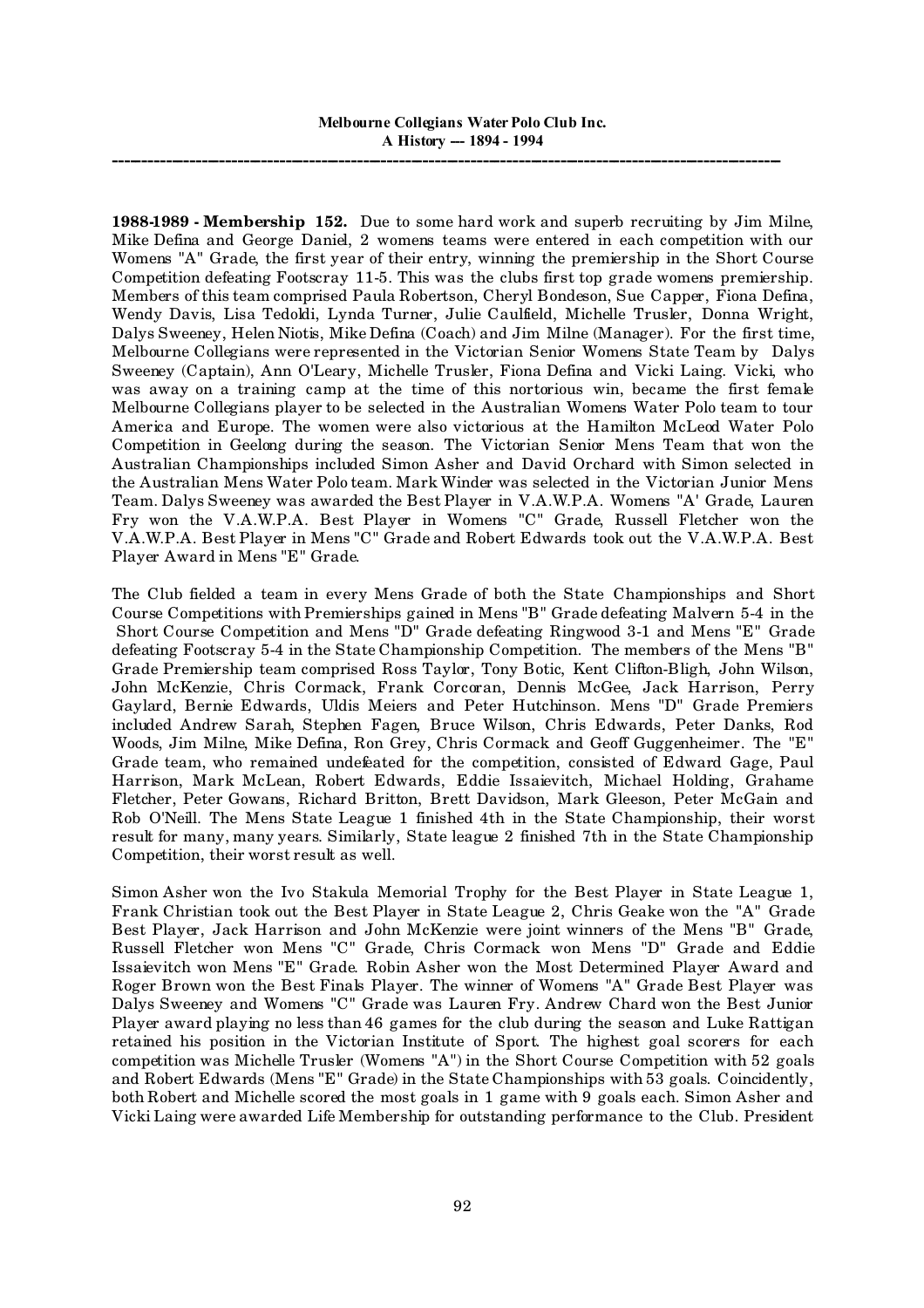John Wilson played his 900th game for the club - a fantastic achievement. It was with deepest regret to record the passing of 2 great past members in Bill Uren and Eric Cormack and current club member Darren Catt. The Presentation Night was again held at 8 St. Georges Road and income again increased to \$68,500.97 with a profit of \$15,465.49.

**1989-1990 - Membership 161.** Simon Asher and Vicki Laing remained members of the Australian water polo teams. The Victorian Womens State Team boasted no less than 7 Melbourne Collegians players: namely Cheryl Bondeson, Julie Caulfield, Fiona Defina, Vicki Laing, Ann O'Leary, Lisa Peart and Dalys Sweeney (Captain). The Victorian Senior Mens team retained the Australian Championship title and included Simon Asher and Paul Edebone. The Junior Womens Team included Lyndal Cusworth who played a total of 45 club matches for the season, her 1st year with the Club. The Junior Mens Team included Luke Rattigan, Justin Plaistead and Matthew Spence and Julie Caulfield, Fiona Defina and Leanne Kelly (Coach) were selected in the Australian Womens Country team. 9 teams were entered in both the Short Course and State Championship competitions with 8 teams from each competition playing in the finals, an unbelievable achievement. All together, they played a total of 297 matches winning 185 with a success rate of 62.2%

6 Premierships were won in the State Championship Competition with Mens SL2 defeating Greensborough 5-4, Mens "B" Grade also defeating Greensborough 5-4, Mens "C" Grade defeating Monash 6-4, Mens "D" Grade defeating Nunawading 9-1, Womens "A" defeating Richmond 11-9 and Womens "D" defeating Nunawading 3-2. The State League 2 Premiership team comprised Ken Wood (Manager), Anthony Wood, Justin Plaistead, Frank Christian, Graeme Sweeney, David Morarty, Ric Morarty, Gary Barclay, Tom Niklai, Robert Edwards, Rodney Woods and Matthew Cosgrove. The victorious Mens "B" Grade team included Dennis McGee, Jack Harrison, John Wilson, Frank Corcoran, Ross Taylor, Bernie Edwards, Perry Gaylard and Paul Harrison. The Mens "C" Grade team comprised Ian Scotson, Jim Milne, Mike Defina, Stephen Fagan, Chris Cormack, Rohan Woodfall, Bruce Wilson, Grant Strachan and Chris Edwards. The Mens "D" Grade consisted of Russell Fletcher, Grahame Fletcher, Andrew Gage, Mark McLean, Richard Britton, Eddie Issaievitch, Mick McConnell, Edward Gage and Billy James. The Womens "A" Grade saw a new Coach in Leanne Kelly, and gained immediate success in winning the State Championship. The winning team comprised Fiona Defina, Dalys Sweeney (Captain), Lauren Fry, Julie Caulfield, Vicki Laing, Lyndal Cusworth, Ann O'Leary, Leanne Kelly, Lisa Peart, Rebecca Johnson, Kylie Trusler, Michelle Trusler, Cheryl Bondeson, Jim Milne (Manager) and Mike Defina (Assistant Manager). Finally, the Womens "D" Grade Premiership team included Cheryl Bondeson (Coach), George Daniel (Manager), Rebecca Gibson, Rita Feldman, Sarah Froning, Alice Kay, Kerry McKay, Leonie Harcourt, Donna Gwynne (Captain) and Sally Jones.

In the Short Course Competition, all 9 teams entered played in the finals series with, surprisingly, not one team winning a premiership. The Mens State League 1 team were runners-up in both competitions, losing to Richmond on both occasions. Paul Edebone took out the Ivo Stakula Memorial Trophy for the Best Player award in Mens State League 1, 4 votes ahead of Simon Asher and Cheryl Bondeson was awarded the Best Player award in Womens State League, 1 vote ahead of Dalys Sweeney. Robert Edwards won the State League 2 Best Player, Peter Utri won the State League 3 Best Player, Ric Bohnsack won Mens "A" Grade, Perry Gaylard won Mens "B" Grade, Ian Scotson won Mens "C" Grade, Mick McConnell won Mens "D" Grade, Lauren Fry won Womens "B" Grade and Donna Gwynne won the Best Player in Womens "D" Grade. Craig Christie was awarded the A.J. Harrison Memorial Trophy for the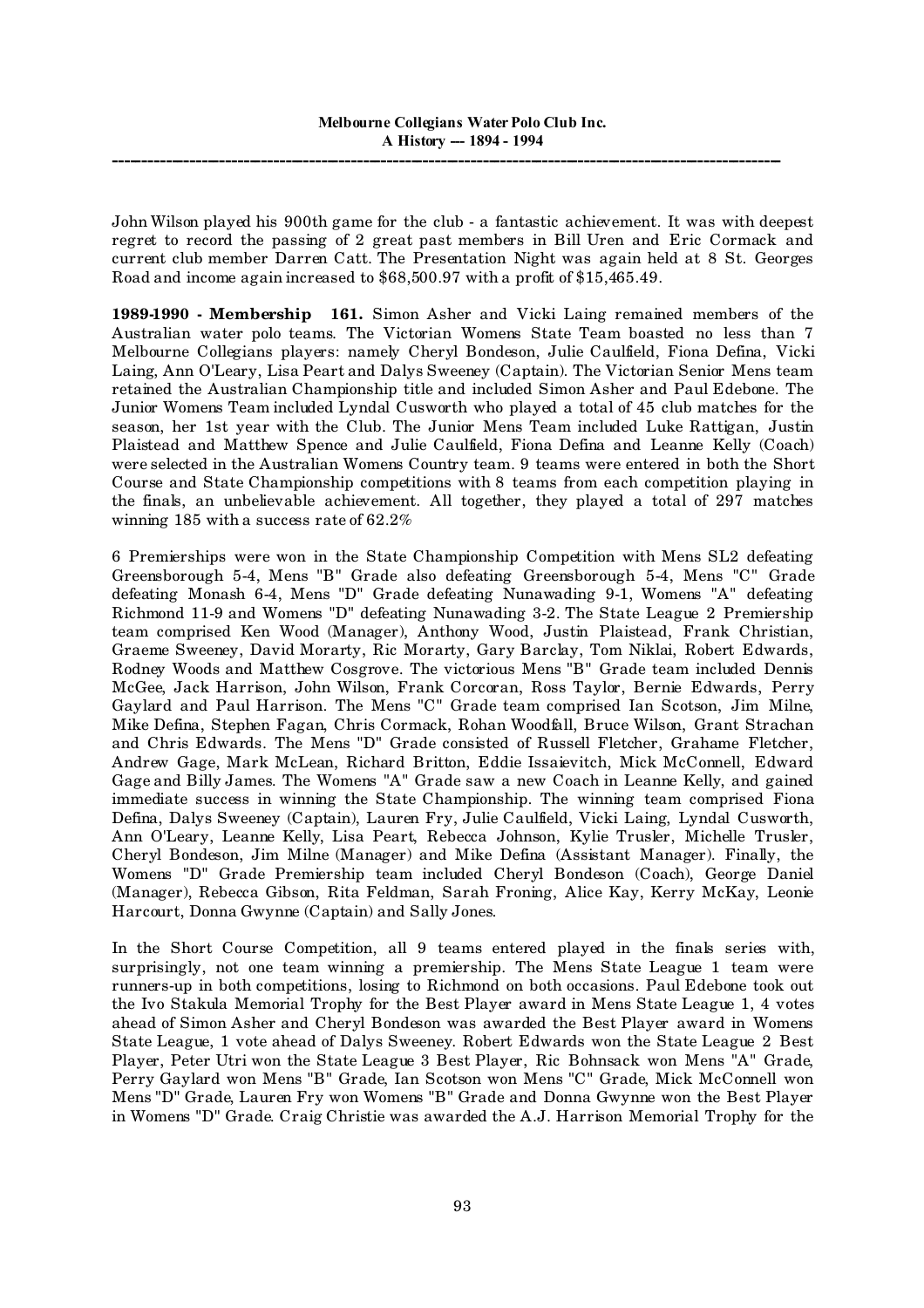Most Determined Player, Paul Edebone won the Graham Stalker Memorial Trophy for the Best Finals Player and Luke Rattigan was successful in winning the Best Junior Player Trophy. Jack Harrison played his 500th game for the club and joined an elite list with 4 others who have achieved the same milestone. David Orchard scored the most goals in the Short Course Competition with 52 from 14 games and Dalys Sweeney scored 56 goals from 14 games in the State Championships, scoring 8 goals in 1 game on 2 occasions. Ron Wootton resigned from the position of Senior Coach on 3.9.89 and Simon Asher took on the role for the interim after his return from the A.I.S. The Presentation Night was held at Leonda by the Yarra in Hawthorn. It was with regret to record the death of past members Ted Hurren and Courtney McPherson. Income for the year was \$57,338.68 with profit being \$11,758.64.

**1990-1991 - Membership 152.** 9 teams were again entered in each competition with 16 teams playing in the finals. 10 advanced to the Grand Final resulting with 7 Premierships. 297 games were played by the Club with 196 matches being won, a success rate of 66%. Justin Plaistead played the most games with an amazing 53 matches for the season. Jeff Barrow, of the Richmond Club, was appointed Coach of our Mens State League 1 team. He had one goal - to win the Premiership within 3 years. It was not the ideal beginning with our Mens State League 1 team finishing 3rd in both competitions. Simon Asher continued his membership of the Australian Water Polo Team. Vicki Laing retired from competitive water polo after the Australian Titles and together with Cheryl Bondeson, Janine Miller, Lisa Peart and Ann O'Leary, were all selected in the Victorian Senior Womens Team. Simon Asher, Paul Edebone and John Wall were members of the Victorian Senior Mens Team with Jeff Barrow selected as Coach. Justin Plaistead, Matthew Spence, Matthew Modulon and Jack Mordes were members of the Victorian Junior Mens Team and Rebecca Johnson and Kylie Trusler members of the Victorian Junior Womens State Team.

John Wall was awarded the Ivo Stakula Memorial Trophy for the Best Player in Mens State League 1 by 2 votes from David Orchard and Dalys Sweeney recaptured the Best Player trophy in Womens State League by a convincing 7 votes from Cheryl Bondeson. Andrew Wilson won the State League 2 Best Player, Wayne Bates won State League 3, Rodney Woods won Mens "A" Grade, Robert Edwards won Mens "B" Grade, Russell Fletcher won Mens "D" Grade, Samantha Girdham won Womens "B" Grade and Kerry McKay won Womens "D" Grade. David Orchard won both the Tony Harrison Memorial Trophy for the Most Determined Player and the Graham Stalker Memorial Trophy for the Best Finals Player. Jack Mordes won the Best Junior Mens Player and Kylie Trusler won the newly introduced Best Junior Womens Player award. Cameron Leech was awarded the V.A.W.P.A. Best Player for Mens State League 3, Brett Crittenden was awarded the V.A.W.P.A. Best Player for Mens "A" Grade and Russell Fletcher won the V.A.W.P.A. Best Player in Mens "D" Grade.

The 7 Premierships won for the season included Mens SL2 defeating Nunawading 11-6, Mens SL3 defeating Nunawading 8-4 and Womens "A" Grade defeating Richmond 6-4 in the State Championship Competition. The State League 2 team were Premiers and Champions remaining undefeated for the competition and comprised Jack Mordes, Andrew Wilson, Roger Brown, Anthony Wood, Ken Wood (Manager), Andrew Chard, Gary Barclay, Justin Plaistead, Warren Green, Frank Christian and Graeme Sweeney. The Mens State League 3 comprised 1984 Olympic Bronze Medallist, Rob Woodhouse, Mark Gowans, Jarrod Curnow, Clinton Herman, Graeme Sweeney (Coach/Manager), Chris Day, Cameron Miller, Wayne Bates, Cameron Leech (Captain) and Stephen Fagan. The Womens "A" Grade comprised Dalys Sweeney, Fiona Defina, Ann O'Leary, Leanne Kelly, Julie Caulfield, Michelle Trusler, Lisa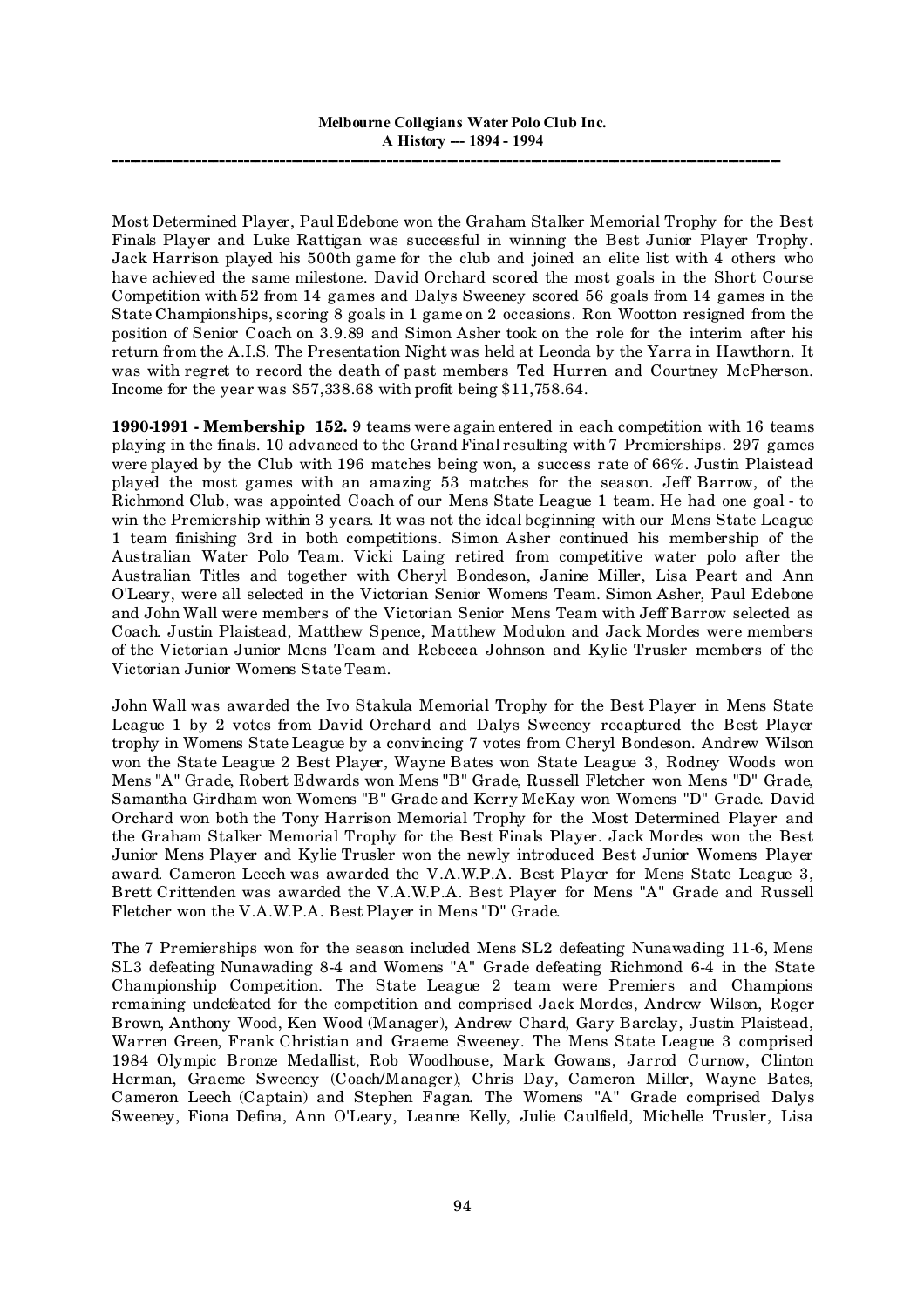Peart, Lyndal Cusworth, new player Janine Miller, Vicki Lang and Cheryl Bondeson. This team not only won the State Championship but took off "the double" by also winning the Short Course Competition premiership. The Short Course Premiership team comprised Michelle Trusler, Ann O'Leary, Lisa Peart, Lyndal Cusworth, Robyn Beattie, Fiona Defina, Leanne Kelly, Dalys Sweeney, Julie Caulfield, Cheryl Bondeson and Janine Miller. Other Short Course Premierships went to Mens "A" which included Robert Edwards, Andrew Wilson, Brett Crittenden, Ric Bohnsack, Buddy Portier, Wayne Bates, Jim Milne, Scott Emerson, Ken Wood and Rodney Woods and Mens "B" Grade which comprised John McKenzie, Ben Wilson, Michael Kernihan, Peter Hutchinson, Ken Rickards, Paul Harrison, Mike Defina, Wayne Sweeney, Perry Gaylard and John Harrison. Mens "D" Grade were also premiers in the Short Course Competition and included John Andrews, Mark Gowans, Grahame Fletcher, Greg Callen, Russell Fletcher, Eddie Issaievitch, Mark Gleeson, Richard Britton, Dean Heathcote, Clinton herman and Bruce "Rabbit" Patterson.

Paul Edebone scored the most goals in the Short Course Competition with 47 goals from 16 games and Russell Fletcher scored the most goals in the State Championship Competition with 53 goals from 15 games. The highest number of goals in 1 game was 9 by Russell Fletcher against Altona in Round 3 of the State Championships. It was with regret to record the passing of Reg Bennett and Ted Lynott, 2 great past players of the club. They were both major contributors to the club and the sport in the 1920s, 1930s and 1940s. Reg represented Victoria on 13 occasions and captained 3 of these teams. Ted Lynott was one of the great Victorian water polo players having transferred to the Club after the War in 1946. The Presentation Night was again held at Leonda by the Yarra with Russell Fletcher becoming the 40th Life Member of the Club for outstanding service. Some of Russell's Club achievements include:

- Vice President 1990;
- Social Secretary 1984,85,86,87,88,89,90;
- Club delegate to V.A.W.P.I 1986,87;
- Fund Raising Manager 1985,86,87,88,89,90;
- State League 2 Best Player 1987;
- Club Mens C Grade Best Player 1989;
- Club Mens D Grade Best Player 1990;
- V.A.W.P.I. Mens C Grade Best Player 1989;
- V.A.W.P.I. Mens D Grade Best Player 1991;
- Instigator of the Club undertaking bingo sessions at Prahran Bingo Centre netting the Club in excess of \$140,000.00 profit.

Income for this year was \$65,601.98 with a profit \$14,358.11, bringing the accumulated surplus to \$81,986.52.

**1991-1992 - Membership 135.** 18 Club teams comprising 6 mens and 3 womens teams were again entered in both competitions. 13 teams made the finals with 11 teams playing in the Grand Final culminating with 6 Premierships. The Club appeared in 208 matches winning 137 with a success rate of 65.95% and both the Mens State League 2 and the Mens C Grade remained undefeated in both Competitions and the Womens "B" Grade undefeated in the Short Course Competition. Premierships included in the Short Course Competition were Mens SL2 defeating Nunawading 9-6, Mens "C" Grade defeating Dandenong 8-6 and Womens "B" Grade defeating Monash 3-1. The Mens State League 2 team were undefeated and comprised Ken Wood (Manager), Warren Green, Graeme Sweeney, Clinton Herman, Luke Rattigan, Chris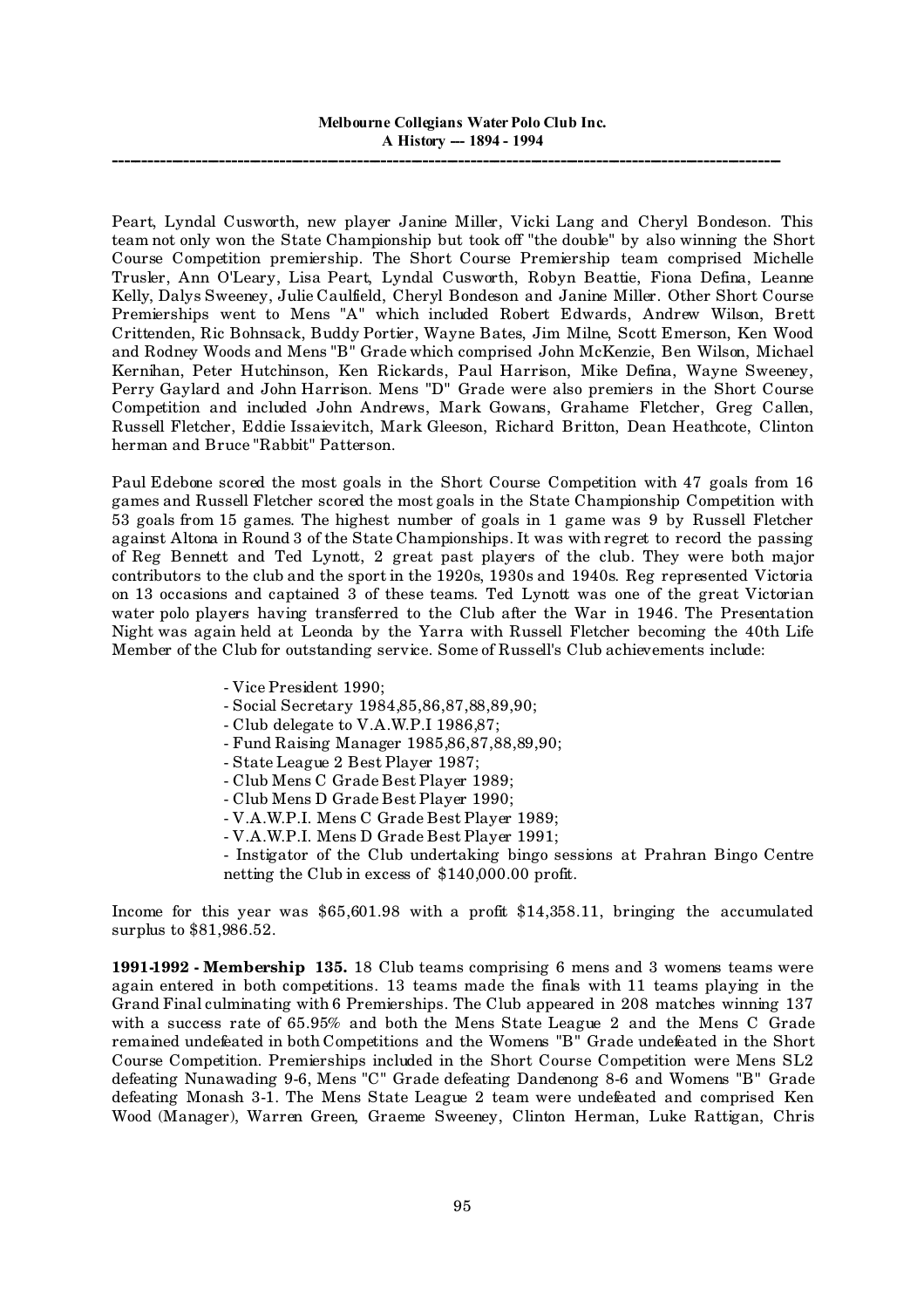Day, Nathan Lawrentschuk, Mark Ekelmans, Luke Lawrentschuk, Peter Weideling and Andrew Chard. The Mens "C" Grade were also undefeated for the competition and comprised Billy James, Grahame Fletcher, Russell Fletcher, Tim Maishman, Richard Britton, Grant Strachan, Dean Heathcote, Ian Scotson, Mick McConnell and Dylan Fletcher (Flagman). The Womens "B" Grade, who also maintained an undefeated record, comprised Heidi Doyle, Lynette McVay, Rebecca Johnson, Sarah Froning, Kylie Trusler, Lyndal Cusworth, Katie Rattigan, Wayne Bates (Coach) and Donna Wright.

In the State Championship Competition, Premierships were won by Mens SL2 defeating Greensborough 11-5, Mens SL3 defeating Ringwood 4-3, and Mens "C" Grade defeating La Trobe 5-4. The State League 2 continued their undefeated record and included Ken Wood (Manager), Frank Christian, Andrew Chard, Luke Rattigan, Bruce Symons, Justin Plaistead, Peter Weideling, Mark Ekelmans, Nathan Lawrentschuk, Warren Green, Luke Lawrentschuk and Graeme Sweeney. The State League 3 Premiership Team comprised Andrew Sarah, Jamie Sutherland, Mark Gowans, Cameron Leech, Cameron Miller, Jarrod Curnow, William Ness, Darren Scoble, Graeme Sweeney (Manager/Coach), Wayne Bates and Clinton Herman. The Mens "C" Grade also continued their undefeated status and comprised Mick McConnell, Grahame Fletcher, Tim Maishman, Mal Hunter, Ian Scotson, Richard Britton, Russell Fletcher, Terry Mulder, Billy James and Dylan Fletcher (Flagman). The State League 1 team finished Runners Up in both Competitions to Richmond and comprised Jeff Barrow (Coach), Jack Mordes, Paul Edebone, Simon Asher, Matthew Spence, John Wall, Daniel Marsden, Robert Edwards, David Morarty, Andrew Wilson, David Orchard, Craig Christie, Julian Muspratt and Roger Brown.

The Club recruited 3 champion State League 1 players: duel Olympian and current Australian Junior Mens Coach Julian Muspratt from Richmond, current National Team member Daniel Marsden from Sydney and towards the end of the season Ex National Team member Ian McInnes returned to the Club from Richmond after an absence of 6 years. Daniel was currently an A.I.S. member and was to be a fly in - fly out player. The Womens State League team saw the retirement of a couple of senior players and the coach, Leanne Kelly, resigning. Mike Defina took over as coach, however, the team did not perform as well as expected and achieved 3rd in the Short Course Competition and 4th in the State Championships. The team comprised Cheryl Bondeson, Lisa Peart, Fiona Defina, Carol Crofts, Lyndal Cusworth, Janine Miller, Samantha Girdham, Lauren McLaverty, Ann O'Leary, Julie Caulfield, Kylie Trusler and Michelle Trusler.

The Senior Mens State Team included Ian McInnes, Paul Edebone, John Wall, David Orchard, Simon Asher and Jeff Barrow was Coach. Jeff was also appointed a selector for the Australian Senior Mens Team. Our sole representative in the Senior Womens State Team was Janine Miller. Simon Asher and Daniel Marsden gained selection in the Australian Olympic Water Polo Team to compete in Barcelona. The Victorian Junior Mens State Team included Matthew Spence, Jack Mordes, Chris Day and Jarrod Curnow. The Junior Womens State Team included Rebecca Johnson and Kylie Trusler. Matthew Spence was selected in the Australian Junior (U/20) Water Polo team.

In his first year at the Club, Julian Muspratt won the Ivo Stakula Memorial Trophy for the Best Player in Mens State League 1 by 6 votes from Paul Edebone. Graeme Sweeney won the State League 2 Best Player award for the 2nd time, Cameron Miller won State League 3, Scott Emerson won Mens "A" Grade, Perry Gaylard won Mens "B" Grade for the 2nd time, Russell Fletcher also won his 2nd Best Player award in Mens "C" Grade, Cheryl Bondeson won the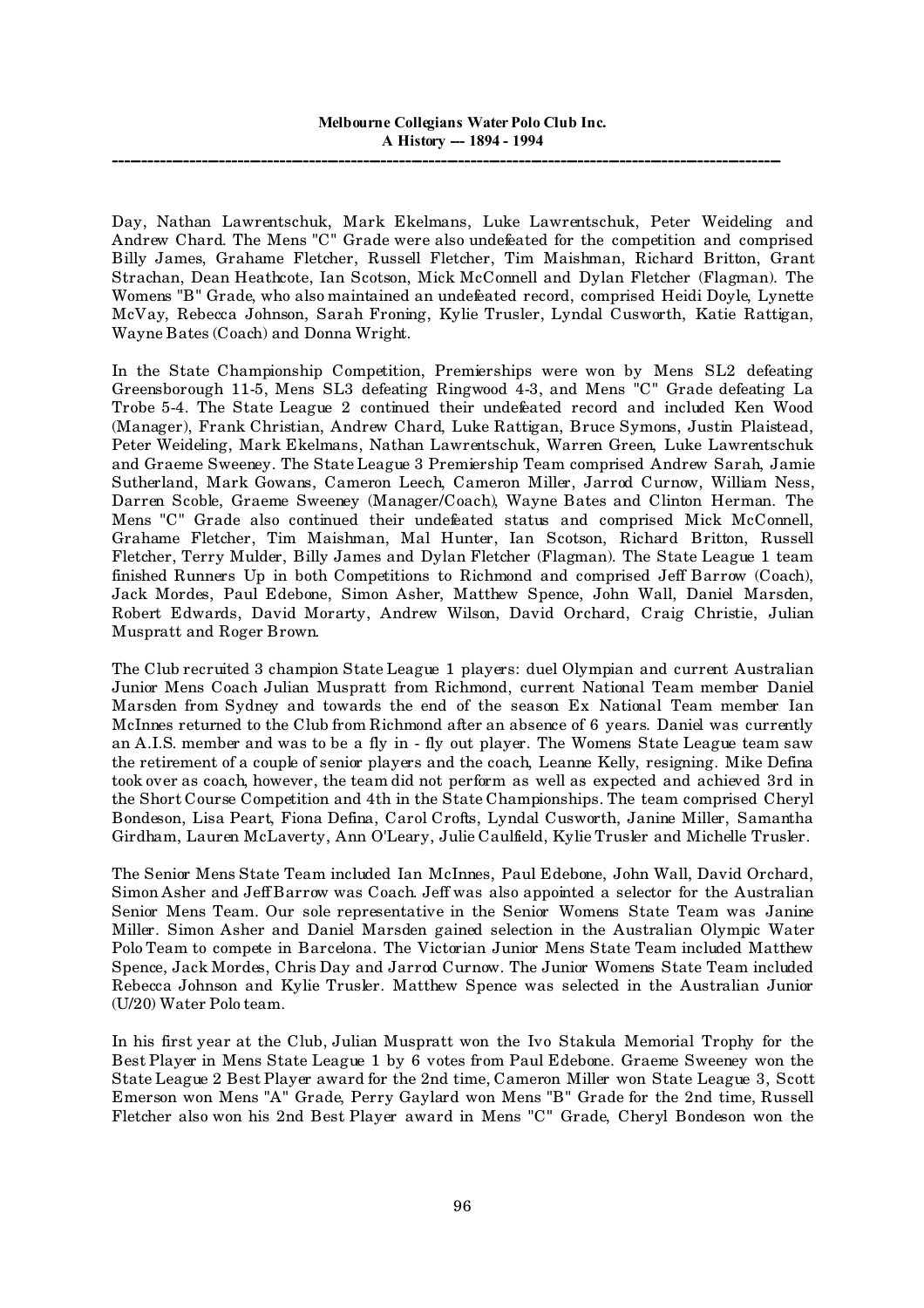Womens State League Best Player Trophy by 2 votes from Anne O'Leary, Lyn McVay won Womens "B" Grade and Merryn Sherrard won Womens "C" Grade. Robert Edwards was awarded the A.J. Harrison Memorial Trophy for the Most Determined Player and Paul Edebone was awarded the Graham Stalker Memorial Trophy for the Best Finals Player. Matthew Spence was awarded the Best Junior Mens Player and Kylie Trusler was the recipient of the Best Junior Womens Player for the second consecutive year. Perry Gaylard was the recipient of the V.A.W.P.A. Best Player in Mens B Grade for the 3rd time and Russell Fletcher was awarded the V.A.W.P.A. Best Player in Mens C Grade for the 2nd time. Russell also scored the most goals in both competitions scoring 30 goals from 6 games in the Short Course Competition and 51 goals from 13 games in the State Championships. David Orchard scored 10 goals in the 1st game of the State Championships against Nunawading. After 9 years of dedicated service, Jim Milne stood down as Club Treasurer and was replaced by Jack Harrison. In an endeavour to attract more people to the Presentation function, this year it took the form of an informal lunch at Trakkers Inn Hotel, a sponsor of the Club. Unfortunately, the attendance was down on previous years. Income was \$59,760.73 for the year with the club suffering, for the first time ever, a loss of \$4,709.43.

**1992-1993 - Membership 131.** There were a number of highlights for the Club during this season. On 19th November, 1992, President John Wilson played his 1000th game for the Club against Brighton creating a record that will go unsurpassed for some time. Many people were there to witness the occasion, including Channel 10 News who took more than 45 minutes footage and featured the item in their Eyewitness News. Some of John's achievements include:

| - Australian Olympic Squad, 1956;                                                 |          |           |
|-----------------------------------------------------------------------------------|----------|-----------|
| Australian                                                                        | Referees | Panel     |
| 1970, 71, 72, 73, 74, 75, 76, 77, 78, 7, 9, 80, 81, 82, 83, 84, 85,               |          |           |
| 86,87,88,89,90,91,92,93;                                                          |          |           |
| - Australian Referees Board 1981,82,83,84;                                        |          |           |
| - Australian Referees Examination Board 1976,77,78,79,81;                         |          |           |
| - Australian Referee, World Championships, Belgrade 1973;                         |          |           |
| - Australian Goal Judge, World Championships, Perth 1991                          |          |           |
| - Victorian Water Polo Association Vice President 1976,77,78,79,80                |          |           |
| - Victorian State Team Representative 1954, 55, 56, 57, 58, 59                    |          |           |
| Victorian<br>A                                                                    | Grade    | Referee   |
| 1959,60,61,62,63,64,65,66,67,68,69,70,71,72,73,74,                                |          |           |
| 75, 76, 77, 78, 79, 80, 81, 82, 83, 84, 85, 86, 87, 88, 89, 90, 91, 92, 93;       |          |           |
| - Victorian Colts (U/21) Junior Mens Coach 1969, 70, 71, 72, 73;                  |          |           |
| - Victorian Under 18 Junior Mens Coach 1972,74,75,76;                             |          |           |
| - Club A Grade Water Polo Premiership Team Member 1953,54,55,56,57,58,60,         |          |           |
| 63,67;                                                                            |          |           |
| - Ivo Stakula Memorial Trophy Winner for Best Player in Mens A Grade              |          |           |
| 1960, 62, 64;                                                                     |          |           |
| - Club Mens A Grade Coach 1968,69;                                                |          |           |
| - Club A Grade Captain 1967, 68, 69, 70, 71, 72, 73                               |          |           |
| - Club A Grade Vice Captain 1963,64,65,66                                         |          |           |
| - Captain/Coach Mens B Grade 1980,81,82,83,84,85,86;                              |          |           |
| - Club Vice President 1966, 67, 68, 69, 70, 71, 72, 73;                           |          |           |
| Club                                                                              |          | President |
| 1973, 74, 75, 76, 77, 78, 79, 80, 81, 82, 83, 84, 85, 86, 87, 88, 89, 90, 91, 92, |          |           |
|                                                                                   |          |           |
|                                                                                   |          |           |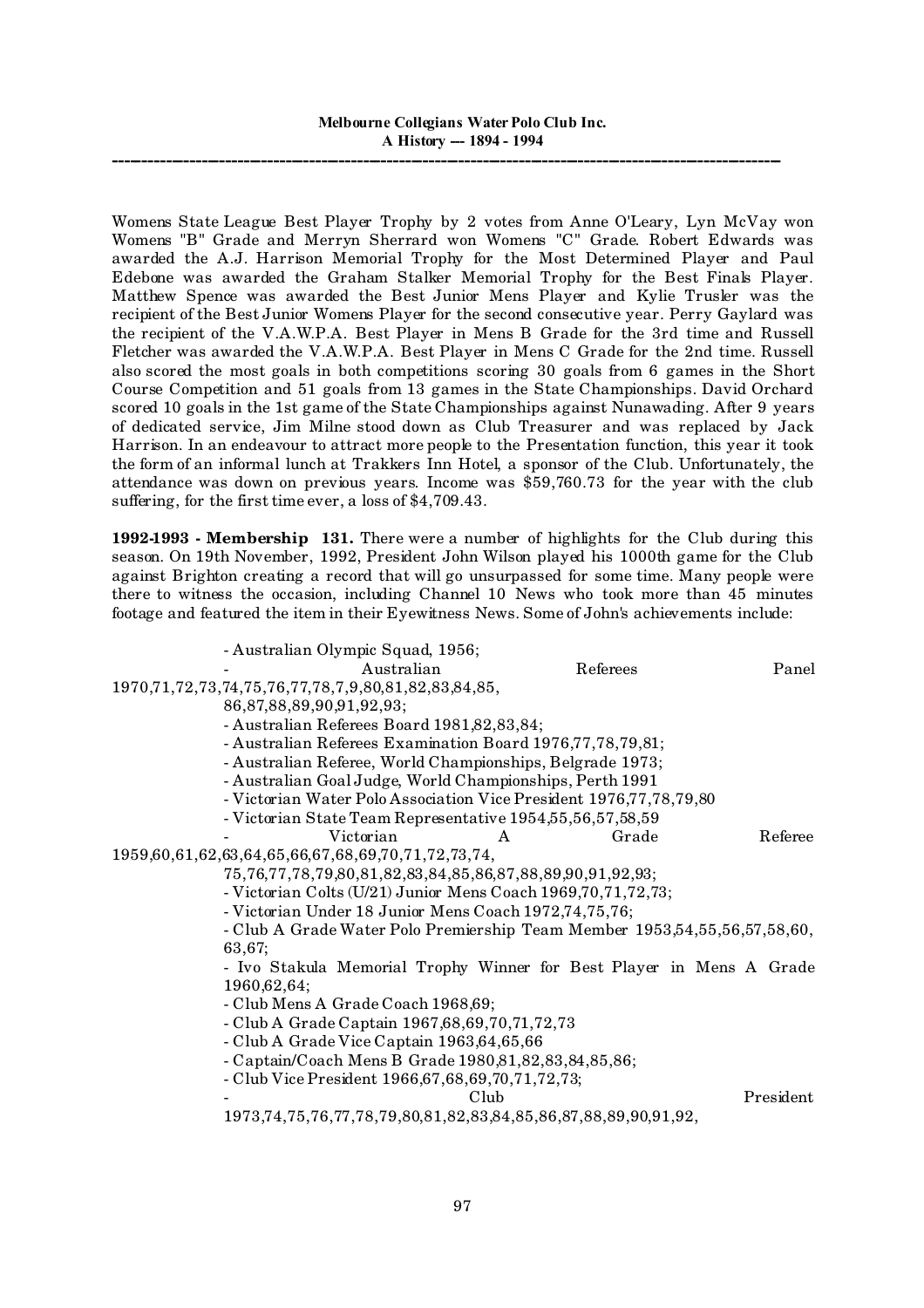93,94

- Club Treasurer 1980;
- Awarded Club Life Membership 1967;
- Member of various grade premiership teams Approximately 40;
- Mens A Grade/State League Matches 433;
- Mens Senior Matches 579;
- Total games to end of 92/93 1012.

The Melbourne Collegians Club completely dominated all competitions with many teams finishing on top of the ladder undefeated after the home and away rounds. Victorian Water Polo took over the running of the Hawthorn Pool, becoming their new headquarters of its administration. A new competition known as the Hawthorn Summer Competition was introduced and was played between January and March, meaning water polo now was a 12 month sport. 33 Melbourne Collegians teams were entered in the 4 different competitions staged throughout the extended 16 month season. 27 of these teams played in the finals series with no less that 22 teams playing off in Grand Finals, with 11 premierships. The Club appeared in 338 matches, winning 233 matches with a success rate of 67.12%. Mens SL2 lost 4 matches out of 32, Mens C lost 5 matches out of 35, and Womens "B" was the most successful losing 3 matches out of 39 making all 4 Grand Finals and winning 2 Premierships.

The Mens State League 1 team regained the Premiership that has eluded them for 8 years defeating the hot, star studded Richmond team 10-7. This team comprised Jeff Barrow (Coach), Grahame Fletcher (Manager), Chris Stoupas, Daniel Marsden, Matthew Spence, David Orchard (Captain), Paul Edebone, Jarred Curnow, John Wall, David Morarty, Warren Curnow, Craig Christie, Todd Sunderman, Ian McInnes and Simon Asher. Other premierships obtained included in the Hawthorn Summer Competition (1992) Mens SL2 defeating Monash 8- 1 and comprised Ken Wood (Manager), Warren Green, Nathan Lawrentschuk, Mark Ekelmans, Andrew Chard, Frank Christian, Graeme Sweeney, Luke Lawrentschuk, Justin Plaistead and Wayne Bates. Mens SL3 defeated Balwyn Yarra 6-1 and comprised Mike Defina, Jarred Curnow, Tom Niklai, Clinton Herman, Cameron Leech, Jamie Sutherland, Bill Ness, Chris Day and Graeme Sweeney (Coach/Manager). Mens "A" defeated Malvern 4-3 and included Ken Wood, Brett Davidson, Chris Geake, David Maggs, Brett Crittenden, Jim Milne, Mark Davies, Scott Emerson, Ric Bohnsack and Rodney Woods. Womens "B" defeated Nunawading 7-2 and consisted of Belinda Smith, Janine Miller, Anitra Gollings, Wayne Bates (Coach), Samantha Morgan, Lyn McVay, Tara Woodfall, Ann O'Leary (Manager), Dalys Sweeney, Elana McNeil, Jane Muir, Sally Barrow, Katie Rattigan, Sharyn Byrne and Heidi Doyle.

In the Short Course Competition, Premierships were obtained in Mens SL5 defeating Footscray 6-2 and comprised Mal Hunter, Grahame Fletcher, Tim Maishman, Brett Davidson, Mick McConnell, Russell Fletcher, Terry Mulder, Dylan Fletcher (Flagman), Billy James, Sam Hume and Richard Britton. Mens "A" defeated Richmond 3-0 and comprised David Maggs, Scott Emerson, Chris Geake, Brett Davidson, Ken Wood, Jim Milne, Ric Bohnsack, Mark Davies, Rodney Woods and Eric Landers. Mens "B" defeated Half Moon Bay 7-0 and comprised Mike Defina, Chris Cormack, Tyrone Hyde, John McKenzie, Perry Gaylard, Ross Taylor, John Wilson, Peter Hutchinson, Jack Harrison and Bernie Edwards. Womens "B" defeated Greensborough 5-3 and included Belinda Smith, Dalys Sweeney, Paula Robertson, Katie Rattigan, Donna Wright, Abigail Cleland, Ann O'Leary (Manager), Elana McNeil, Jane Muir, Rebecca Johnson and Heidi Doyle. In the State Championships, State League 1 were Premiers defeating Richmond 10-7 and Mens "C" defeated Vic Police 8-4 comprising Tim Maishman, Sam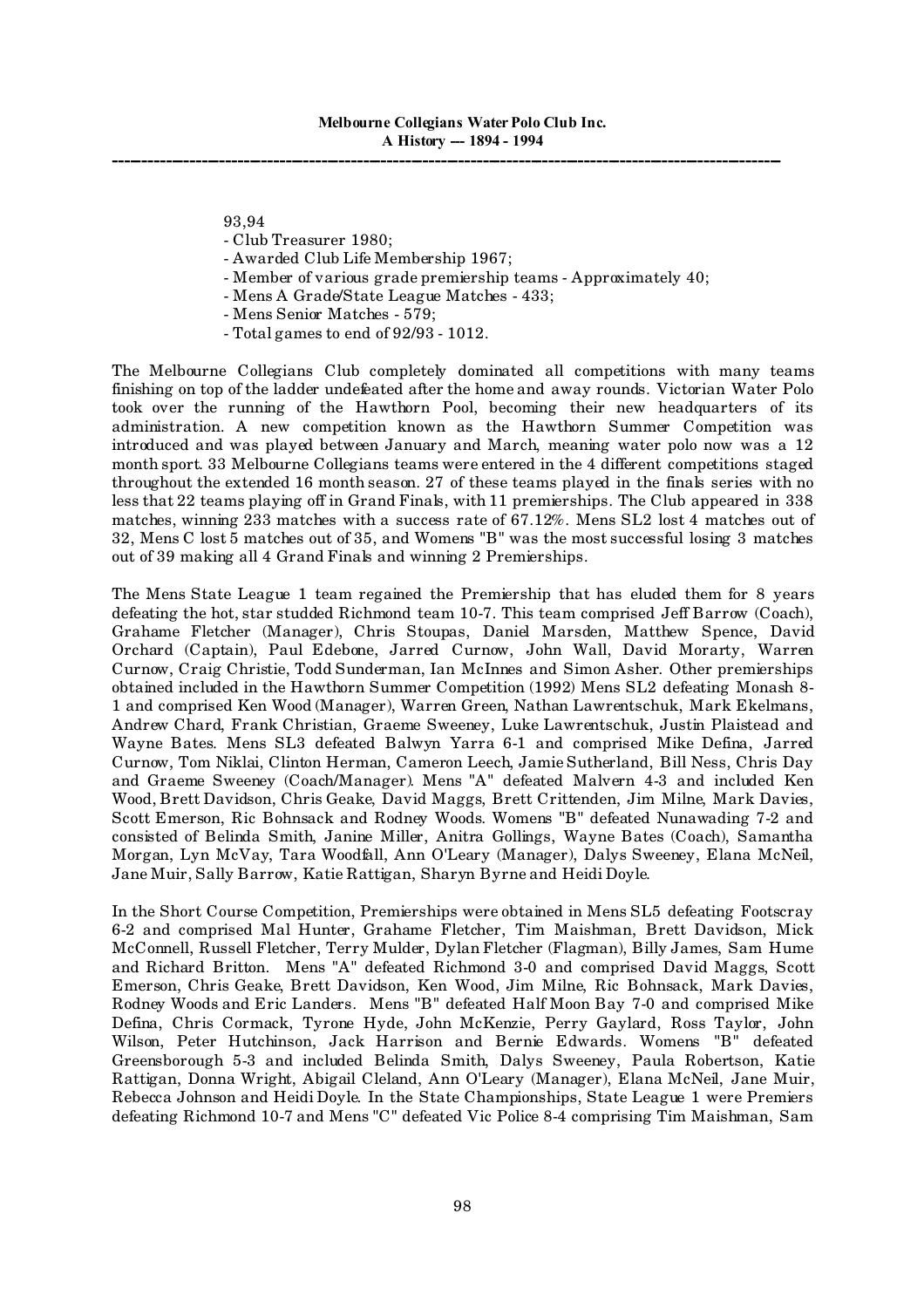Hume, Billy James, Grahame Fletcher, Terry Mulder, Russell Fletcher, Mal Hunter, Ian Scotson, Richard Britton, Mick McConnell and Dylan Fletcher (Flagman). In the Hawthorn Summer Comp (1993), Mens "C" were again Premiers defeating Powerhouse 7-1 and this team comprised Tim Maishman, Russell Fletcher, Sam Hume, Ian Scotson, Mal Hunter, Grahame Fletcher, Jamie Guerow, Richard Britton, Billy James, Dylan Fletcher (Flagman) and Terry Mulder. All in all, totalling 11 Premierships for the season - an outstanding achievement. The Womens State League Team was coached by Andrew Chard and finished 3rd, 2nd, 3rd and 2nd in the respective competitions. This team comprised Ann O'Leary, Kylie Trusler, Michelle Trusler, Donna Wright, Cheryl Bondeson, Julie Caulfield, Carol Croft, Janine Miller, Dalys Sweeney, Rebecca Johnson, Lyndal Cusworth, Samantha Girdham and Fiona Defina.

Simon Asher, David Orchard, Daniel Marsden, Ian McInnes and Paul Edebone were selected in the Victorian State Team with Daniel Marsden maintaining his selection in the Australian Team. Jeff Barrow was also appointed Coach of the State team. The Curnow brothers, Warren and Jarrod, together with Matthew Spence were selected in the Junior Mens State Team. Janine Miller was selected in the Womens State Team and Rebecca Johnson selected in the Junior Womens State Team. Simon Asher and Ian McInnes were joint winners of the Ivo Stakula Memorial Trophy for the Best Player Award in Mens State League 1 with 19 votes and Janine Miller, Anne O'Leary and Dalys Sweeney were joint winners of the Womens State League Best Player Award with 16 votes each. Mens State League 2 Best Player was Andrew Chard, State League 3 was won by Tom Niklai, Scott Emerson was the winner of Mens "A" Grade for the 2nd consecutive year, Peter Hutchinson was the winner of Mens "B" Grade, Russell Fletcher was the winner of Mens "C" Grade for the 3rd time and 2nd consecutive year, Donna Wright was the winner of Womens "B" Grade and Jane Muir won Womens "C" Grade. David Morarty was the recipient of the Tony Harrison Memorial Trophy for the Most Determined Player and Daniel Marsden was awarded the Graham Stalker Memorial Trophy for the Best Finals Player. Warren Curnow won the Best Junior Mens Player and Rebecca Johnson won the Best Junior Womens Player. Perry Gaylard (for the 4th time) and Russell Fletcher (for the 3rd time) were again voted V.A.W.P.A. Best Players for Mens "B" Grade and Mens "C" Grade respectively.

David Orchard scored the most goals in the Hawthorn Summer Competition (1992) with 19 goals from 7 games, Perry Gaylard scored 21 goals from 8 games in the Short Course Competition, Russell Fletcher scored 47 goals from 12 games in the State Championships and Jamie Guerow (9 games) and Janine Miller (8 games) scored 23 goals each in the Hawthorn Summer Competition (1993). The most goals scored in 1 game was 9 by Russell Fletcher against Oak Park in Round 3 of the State Championships. Chris Geake and Rebecca Johnson played 43 matches and Ken Wood, Scott Emerson and Tom Niklai played 42 matches for the extended season. Up to the end of the season, 81 different players had played 100 games or more for the Club. The Presentation Night was held at La Chateau and said to be one of the best Presentation Nights conducted so far. Income for the year was the most ever - \$73,762.19 with a profit of \$6,084.53. The club had an accumulated surplus of \$83,361.35, mostly due to the profit from Bingo.

**1993-1994 - Membership 121.** This season saw the Centenary year of the Club, with many functions held to celebrate the occasion. A dinner was held at Powerhouse which saw many old members travel from far and wide to renew old acquaintances. The 100th Annual General meeting was held at the same location as the 1st Annual General Meeting on the same date, being the George Hotel in St. Kilda on Monday the 3rd October, 1994. The Club gained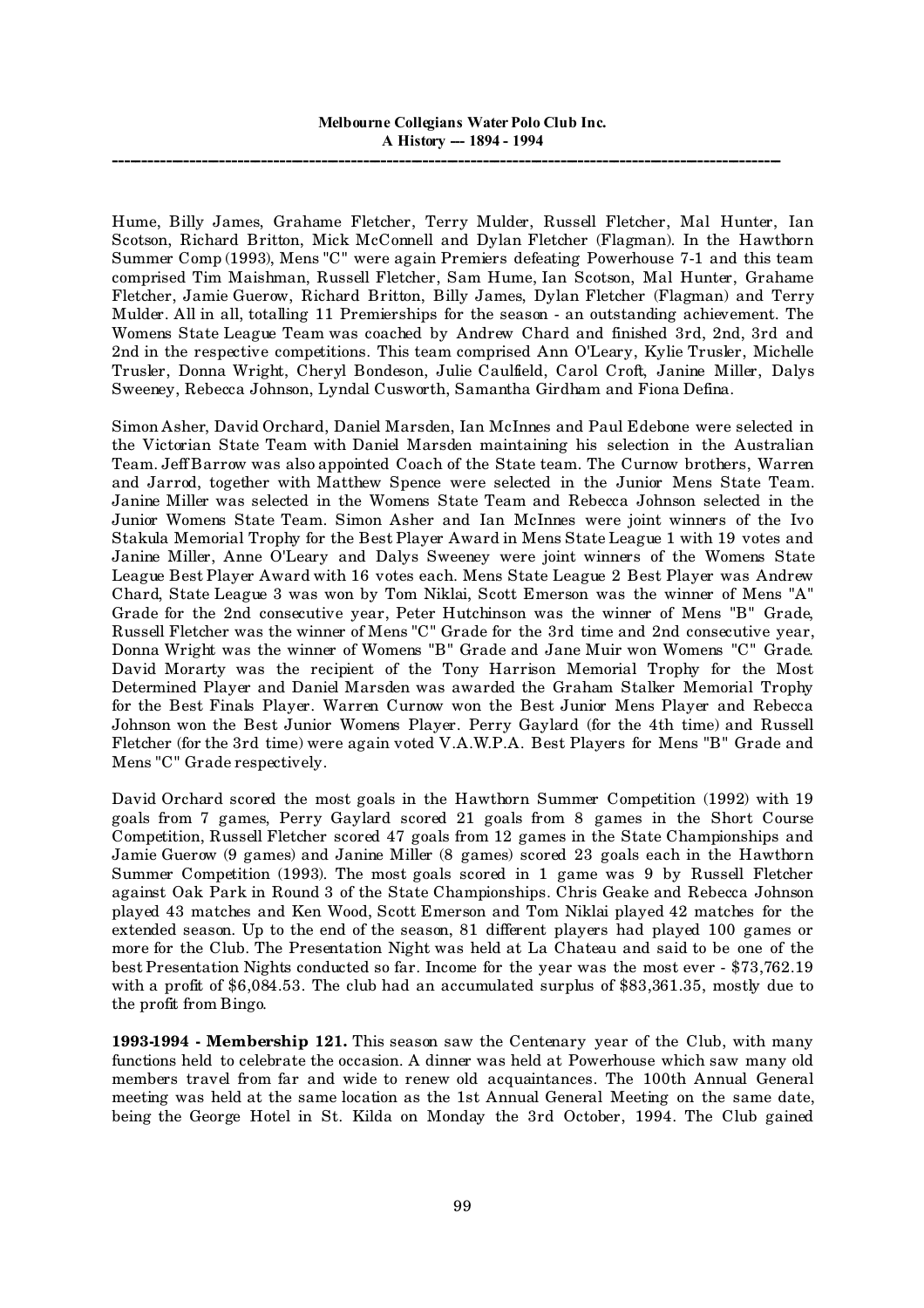reasonable success with both the Senior Mens and Senior Womens teams acquiring new coaches. Past player Roger Brown took over the coaching responsibilities on the Mens State League 1 team after Jeff Barrow was unavailable due to work commitments. Simon Adams, a Level 2 Coach that moved residence from Perth to Melbourne, was appointed Coach of the Womens State League team and injected many new initiatives, motivation and drive into the girls teams, creating a huge influx of new girls to the Club. Although an exhausting attempt was made to gain entry, the Mens State League 1 team were refused entry into this years National Water Polo League Competition.

The Club Executive for the Centenary year comprised the following:

| President:                  | John Wilson                               |
|-----------------------------|-------------------------------------------|
| Vice Presidents:            | Ken Wood                                  |
|                             | Ric Bohnsack                              |
| Secretary:                  | Russell Fletcher                          |
| <b>Assistant Secretary:</b> | Julie Caulfield (Resigned on Feb. 1994)   |
|                             | Peta Nicholson (Appointed on April, 1994) |
| Treasurer:                  | John Harrison                             |
| Executive Chairman:         | Dennis McGee                              |
| Executive Member:           | Rodney Woods                              |
| Social Secretary:           | Robert Edwards                            |

Other Club appointments included for this season were:

| Club Captain:                    | Robert Edwards   |  |  |
|----------------------------------|------------------|--|--|
| Club Vice Captain:               | David Orchard    |  |  |
| Fund Raising Manager:            | Russell Fletcher |  |  |
| Senior Mens Coach:               | Roger Brown      |  |  |
| Senior Womens Coach: Simon Adams |                  |  |  |
| Registrar:                       | Robert Edwards   |  |  |

A record 30 club teams were entered in the 3 senior competitions and 1 junior competition with 2 teams entered in Womens B Grade in the State Championship and Hawthorn Summer Competition. To show our dominance in this Grade, both our teams played off in the Grand Final in both Competitions. 22 teams played made it through to the Finals playoffs with 16 teams playing off in their respective Grand Finals resulting in 8 premierships. The Club played in 326 matches using 121 players for the season winning 223 matches with a success rate of 66.4%. Mens State League 3 lost 3 matches out of 40 and Womens B2 team lost 1 match on a technicality out of 29 matches played. The 8 premierships included Womens C Grade defeating Ringwood 4-2 in the Short Course Competition; Mens SL2 defeating Nunawading 8-3, Mens SL3 defeating Yarra Plenty 5-4 after extra time, Mens SL4 defeating Old Brighton 7-4, Junior U/18 Boys defeating Yarra Plenty 6-5 and Womens B2 team defeating the other Melbourne Collegians team 9-1 in Womens B Grade in the State Championship Competition. In the Hawthorn Summer Competition Mens SL3 defeated Old Haileybury 6-1 and Womens B2 defeated our Womens B1 team 6-3 in B Grade.

Premiership teams comprised the following players: Short Course Competition: Womens C Grade - Kylie Trusler, Sharon Byrne, Julie Moody, Kate Metcalfe, Pauline Arnold, Lisa Asbury, Vanga Foers, Joanne Hampson, Rebecca Johnson, Sally Levy and Summer Hall;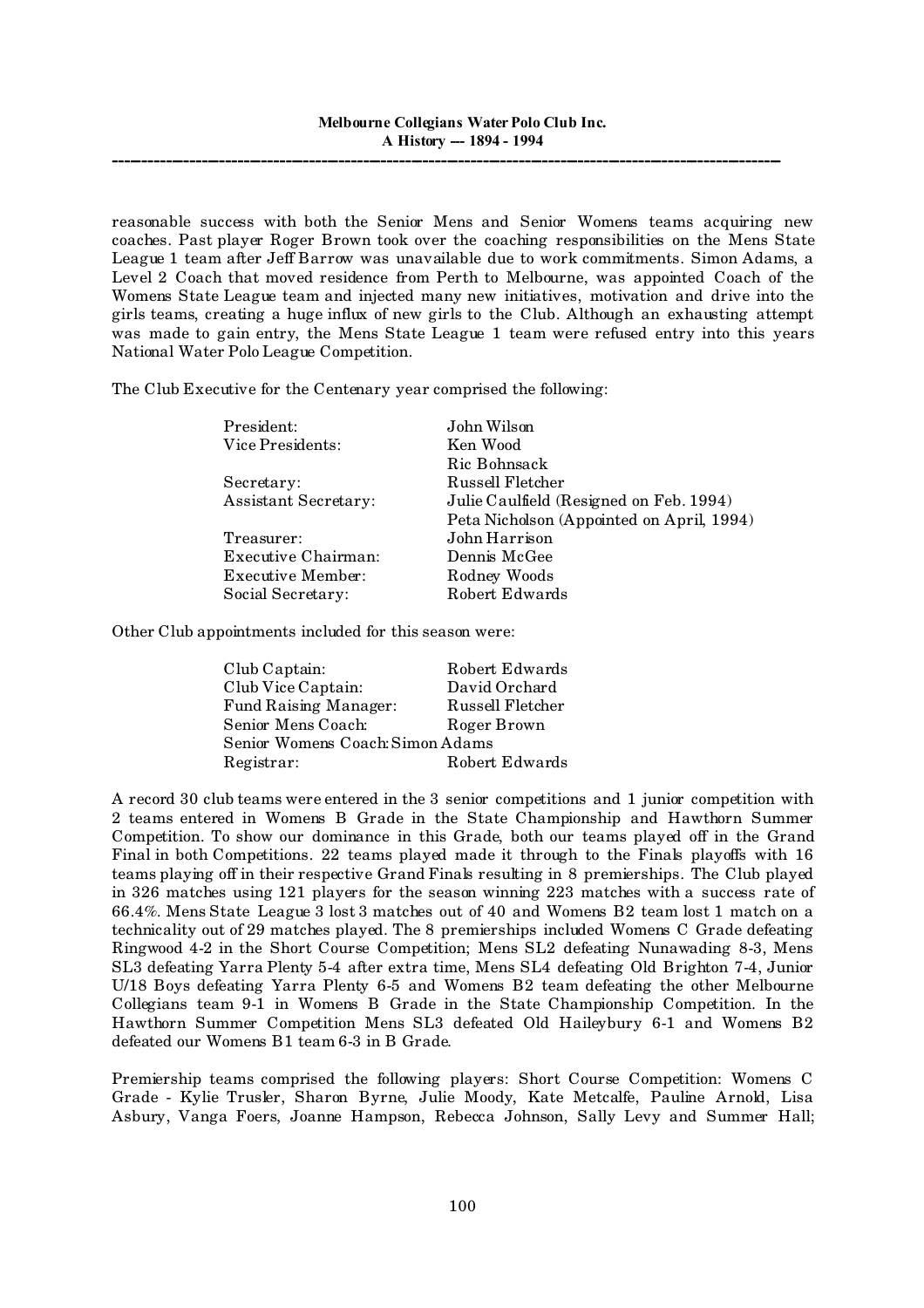State Championship Competition: Mens SL2 -Luke Rattigan, Andrew Wilson, Andrew Chard, Frank Christian, Tom Niklai, Graeme Sweeney, Warren Green, Bruce Symons and Mark Ekelmans; Mens SL3 - Wayne Bates, Robert Edwards, Warren Curnow, Mark Belza, Paul Belza, Bill Ness, Daniel Sturrock, Andrew Sarah, Ryan Moody, Tom Sturrock and Bob Nugent; Mens SL4 -Mick McConnell, Richard Britton, Grahame Fletcher, Tim Maishman, Mal Hunter, Billy James, Terry Mulder, Ian Scotson and Russell Fletcher; Junior U/18 Boys - Justin Walter, Tom Niklai, Daniel Sturrock, Ryan Moody, Andrew Gott, Adam Collegious, Matthew Woolnough, Sjouke Price, Michael Klim, Guy Grossband and Brandt Charman. Womens B2 Grade - Carol Croft, Heidi Doyle, Samantha Girdham, Belinda Smith, Sally Barrow, Lyn McVay, Elana McNeil, Lisa Asbury, Lauren McLaverty, Anitra Gollings and Ann O'Leary; Hawthorn Summer Competition: Mens SL3 - Wayne Bates, Robert Edwards, Tom Sturrock, Grahame Fletcher, Bill Ness, Sjouke Price, Mark Belza, Paul Belza and Tom Niklai; Womens B2 Grade - Carol Croft, Samantha Boyd, Julie Moody, Belinda Smith, Lyn McVay, Elana McNeil, Lisa Asbury, Anitra Gollings and Ann O'Leary.;

Best Players were awarded to the following players: Ivo Stakula Memorial Trophy for the Best Player in Mens SL1 - David Orchard; Mens SL2 - Mark Ekelmans; Mens SL3 - Robert Edwards; Mens SL4 - Tim Maishman; Mens A Grade - Rodney Woods; Mens B Grade - Ross Taylor; Womens State League - Janine Bates and Cheryl Bondeson; Womens B1 - Pauline Arnold; Womens B2 - Ann O'Leary; Womens C Grade - Julie Moody; Anthony J. Harrison Memorial Trophy for the Most Determined Player - David Morarty for the 2nd consecutive year; Graham Stalker Memorial Trophy for the Best Finals Player - David Orchard; Best Junior Mens Player - Ryan Moody and Best Junior Womens Player - Pauline Arnold. Janine Bates was awarded the V.W.P.Inc Best Player in Womens State League, Robert Edwards was awarded the V.W.P. Inc Best Player for Mens State League 3 and Ann O'Leary was awarded the V.W.P. Inc Best Player for Womens B Grade.

The Mens State League 1 team finished 4th in the Short Course Competition and were defeated in the Grand Final of the State Championships by Richmond 9 goals to 6. The Womens State League team also finished 4th in the Short Course Competition and were eliminated in the Preliminary Final of the State Championships by the Footscray Club 10 goals to 7. Both teams had the ability and experience to finish higher, however were not good enough on the day.

The Club was well represented in all Victorian State Teams. The Senior Mens Team included Simon Asher (Capt.), David Orchard, Ian McInnes, David Morarty, Paul Edebone, Daniel Marsden and Jeff Barrow (Coach) and the Senior Womens Team included Janine Bates. Simon Asher and Daniel Marsden were also selected in the Australian Senior Mens Team. The Junior Mens State Team included Warren Curnow, Sjouke Price, and Daniel Sturrock and the Junior Womens State Team included Rebecca Johnson and Eve McDonald-Madden. The Victorian U/16 Junior Boys Team included Andrew Gott and Ryan Moody with both boys selected in the Australian U/16 Junior Mens Squad. The Victorian School Boys Team included Ryan Moody and Daniel Sturrock and the Victorian School Girls Team included Brooke Irvine, Eve McDonald-Madden and Nathalie Rouqueirol with Janine Bates (Coach) and Lauren McLaverty (Manager) of the Girls Team.

Janine Bates had a fantastic season winning the Best Player award in Womens State League for both V.W.P.Inc and our Club. She scored an amazing 30 votes in the V.W.P.Inc Best Player voting, shot 92 goals in the State Championship Competition from 16 matches with a personal highest score of 11 goals in 1 match and 8 goals on 3 other occasions. Her involvement in the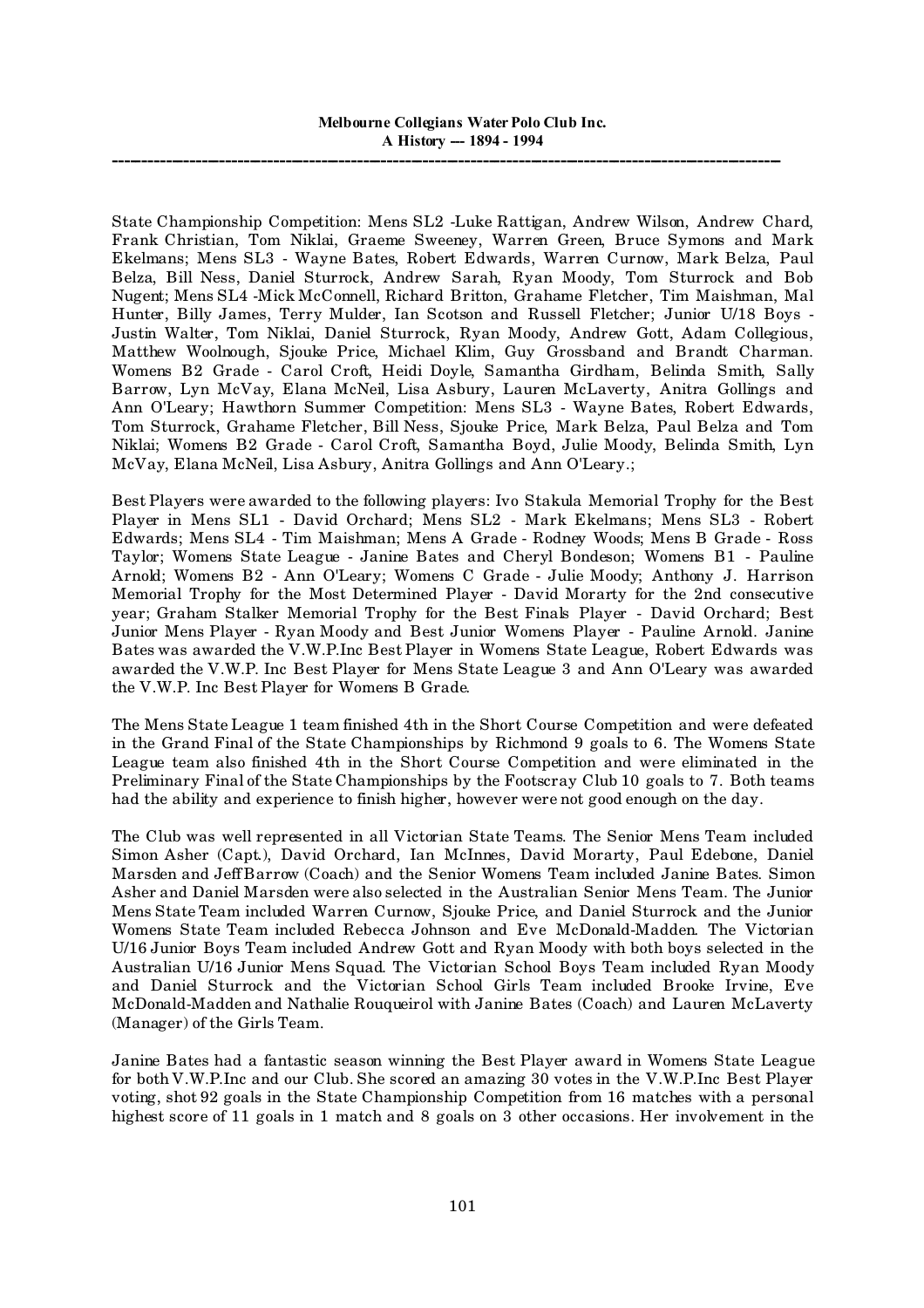Club and junior water polo in Victoria is outstanding, and she has certainly contributed strongly to the success of the girls water polo within our Club.

Robert Edwards also had a phenomenal season. He was awarded the Best Player award in Mens State League 3 for both V.W.P.Inc and our Club. He was Captain/Coach of the Mens State League 3 teams that won the premiership in both the State Championship and Hawthorn Summer Competitions. He was coach of the Club U/14, U/16 and U/18 Junior mens teams and was successful in coaching the U/18 team to the premiership. He was also appointed coach of the Victorian U/16 Junior mens team and was successful in coaching them to a silver medal at the Australian Junior age group championships. Robert is truly a huge asset to this club and his commitment and dedication to water polo is insurmountable.

Club Junior Mens Best Player, Ryan Moody, also had a great season. He was selected in the Victorian U/16 Junior Boys team and the Victorian School Boys Team gaining selection in the Australian U/16 Junior Mens Squad. He played an unbelievable 51 senior games for the Club this season including 14 State League 1 games and was a member of the State League 3 State Championship and Hawthorn Summer Competition premiership teams.

This season saw the appearance for the first time of 4 sons of 3 present members play water polo for the Club. Anthony Edwards (9), Dylan Fletcher (10), Guy Emerson (12) and Tim Emerson (8) all represented this Club in the Under 14 Junior Competition on 20th May, 1993, against Camberwell Grammar at the Hawthorn Pool. Unfortunately, they did not win the game, but the seeds were planted for these players to become the players of tomorrow, and keep on the great tradition of this Club.

The Presentation Night was held at Tudor Court and income for the year was \$32,402.05, nearly half of the income for last year. The Club registered a loss of \$11,931.43 for the year, resulting with an accumulated surplus of \$71,429.92. The down turn in income and upturn in loss can be attributed to the Bingo. This past year saw a total profit from Bingo at \$1,100.00; which is next to nothing compared to previous years. The profits from bingo had dropped considerably due mainly to the introduction of poker machines in Victoria and the declining economy.